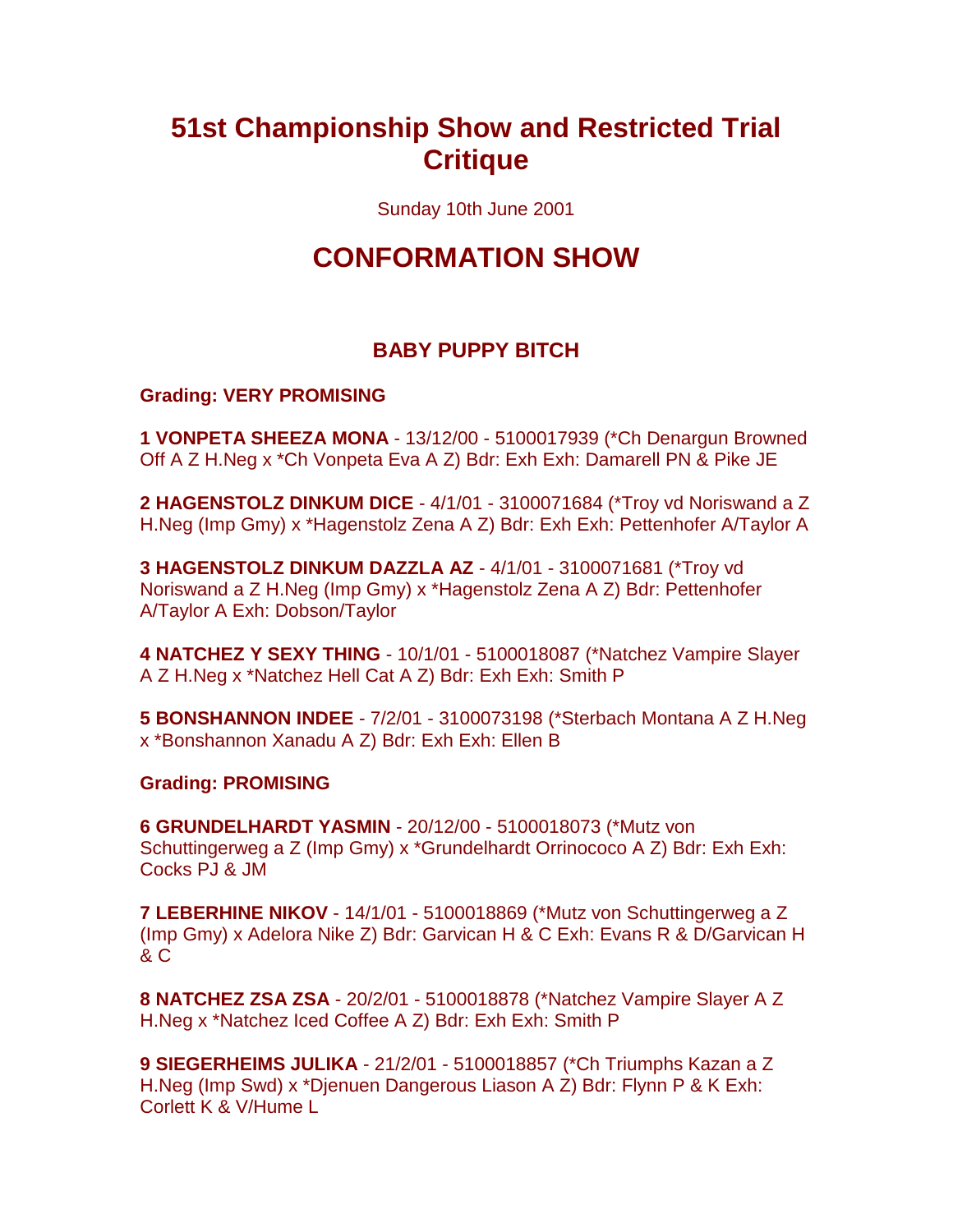**10 SIEGERHEIMS JACKIE O** - 21/2/01 - 5100018858 (\*Ch Triumphs Kazan a Z H.Neg (Imp Swd) x \*Djenuen Dangerous Liason A Z) Bdr: Flynn P & K Exh: Corlett K & V/Hume L

**11 BRUANGIE TITIAN GOLD** - 27/2/01 - 5100019375 (\*Adelora Marcus A Z H.Neg x \*Bruangie La Lola A Z) Bdr: Exh Exh: Corlett K & V

## **MINOR PUPPY BITCH**

#### **Grading: VERY PROMISING**

**1 FLICONA LYKA LUVA** - 11/10/00 - 4100061185 (\*Ch Denargun Browned Off A Z H.Neg x \*Ch Astasia Yana A Z) Bdr: Perkins G Exh: Attwood BW

*8 months - Above medium size medium strong black and tan female of very good type. Normal wither, firm back, croup is a little short but well laid. Good fore and very good hindquarter angulations, the upper arm could be a fraction longer. Stands correct in front. Female runs with powerful drive, the reach could be more effective. The back should remain more firm.*

**2 SPELLBINDA INDIGO.** - 24/11/00 - 31000069631 (\*Stobar Pete AZ H Neg x \* Ch. Bonacre Ramoth A Z Bdr A. Adams. Exh. E. Neale.

*Critique not available.*

**3 BODECKA HERE WE GO** - 28/10/00 - 3100067964 (\*Ch Iwan v Lechtal a Z H.Neg (Imp Gmy) x \*Bodecka Bolly A Z CD) Bdr: Exh Exh: Joseph J

*7 ½ months - Black and gold female of very good type. Very good head I would*  like to see the eye a fraction darker. High wither, firm back, well moulded croup *just slightly short. Good fore and very good hindquarter angulations, the upper arm could be just a fraction longer and better angled. Stands correct in front. Correct going and coming, hocks, elbows and pasterns yet to firm. Female runs with a far reaching gait the reach could be more effective.*

**4 SAGENHAFT OLYMPIC DREAM** - 14/9/00 - 5100016518 (\*Ch Iwan v Lechtal a Z H.Neg (Imp Gmy) x \*Sagenhaft S Burlesque A Z) Bdr: Tester JA & CA Exh: Phillis J/Mayne B

*9 months - Above medium size medium strong sable bitch of good type. Good head slightly spoilt by light eye. High withers, firm back, just slightly short croup. Good fore and very good hindquarter angulation, the upper arm could be slightly longer. Female stands correct in front. Firm coming and going, hocks, elbows and pasterns yet to firm. Powerful far reaching gait*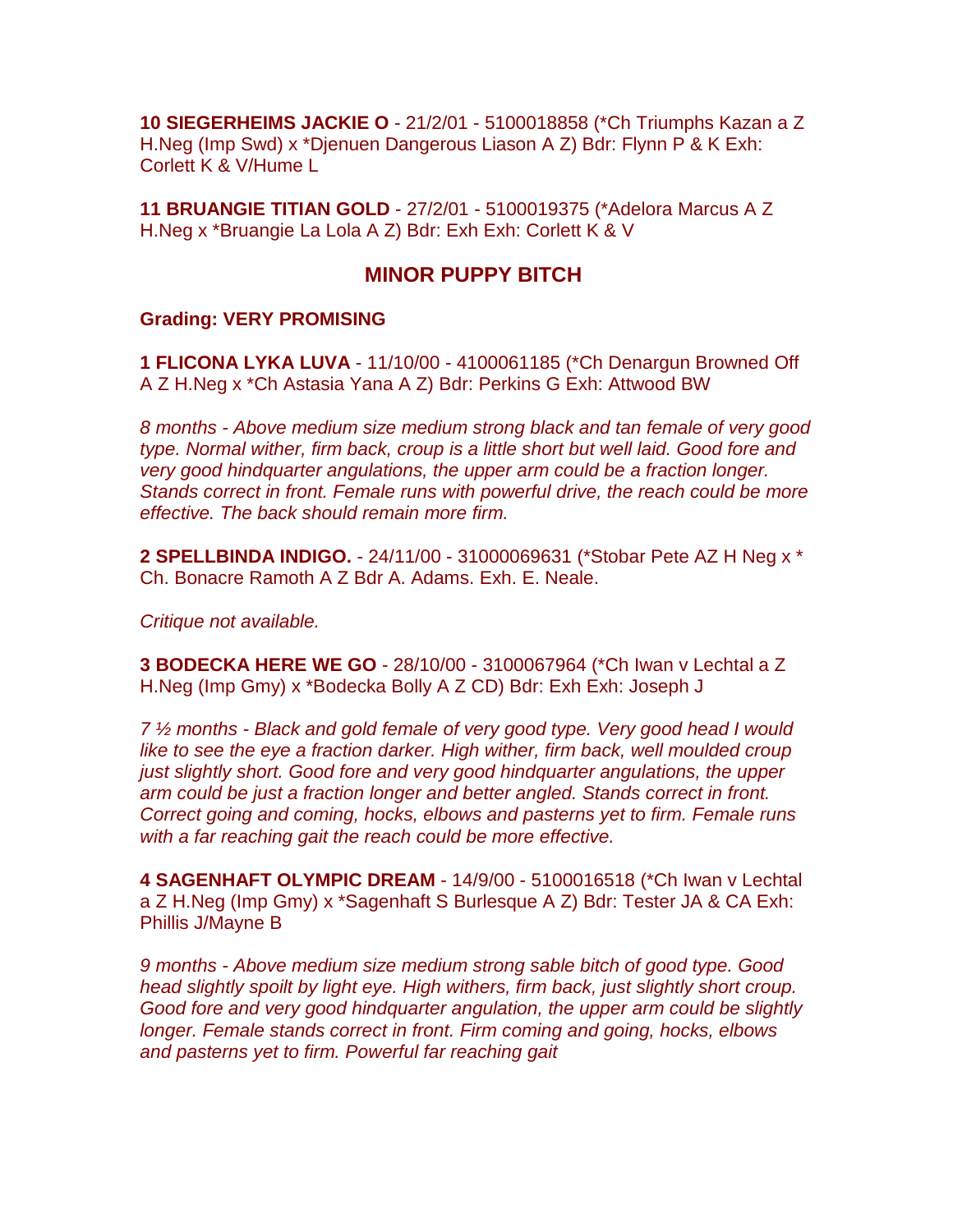**5 STOBAR BRONTE** - 27/11/00 - 3100069747 (\*Stobar Peete A Z H.Neg x \*Stobar Odina A Z) Bdr: Exh Exh: Auwena B

*6 ½ months - Grey sable female of very good type, very good head and expression. High wither, firm back, coup is well laid just slightly short. Good fore and very good hindquarter angulations. Stands correct in front. Correct going with the hocks yet to firm, correct coming with elbows and pasterns yet to firm. Female moves freely with very effective reach and drive.*

**6 ADELORA SASHA** - 8/11/00 - 2100104217 (\*Adelora Marcus A Z H.Neg x \*Adelora Nikkitta A Z) Bdr: Exh Exh: Neddermeyer H & J/Strachan L & J

*7 months - Black and gold female, medium size, medium strong. High wither, firm back, the croup is well laid but could be a fraction longer. Good fore and very good hindquarter angulations. Stands correct in front. Going hocks yet to firm, coming elbows and pasterns yet to firm. During movement female shows a powerful drive with very effective forward reach.*

#### **Grading: PROMISING**

**7 RHOSYN QUEST FOR GLORY** - 7/10/00 - 5100016996 (\*Rhosyn Kriskross A Z H.Neg x \*Rhosyn Chicago Hope A Z) Bdr: Exh Exh: Collins SJ & C

*8 months - Above medium size medium strong black and gold female of very good type. Good head and expression. High withers, firm back, just slightly short slightly steep croup, pronounced fore chest development for her age. Good fore and very good hindquarter angulations. Stands not quite correct in front. Correct going, coming elbow connection could be a little tighter elbows and pasterns yet to firm. Female runs with a powerful far reaching gait.*

**8 ADELORA TENNESSEE** - 3/12/00 - 2100104246 (\*Mutz von Schuttingerweg a Z (Imp Gmy) x \*Gretelheim Fanta A Z ET) Bdr: Neddermeyer H & J/Strachan L & J Exh: O'Grady P & A

*6 months - Above medium size medium strong female of good type. Good head. High wither, firm back, just slightly short slightly steep croup. Good fore and very good hindquarter angulations. Female stands correct in front. Going hocks yet to firm, coming elbows yet to firm. During movement both reach and drive could be more effective.*

**9 HILLTOP DELLA** - 14/10/00 - 3100069063 (\*Adrian zur Seehochte a Z H.Neg (Imp Gmy) x Hilltop Wanderer A Z) Bdr: Exh Exh: Huxley J

*8 months - Black and gold female of good type. Normal wither firm back, just slightly short slightly steep croup. Good fore and very good hindquarter angulation the upper arm could be a little longer and better angled. Stands*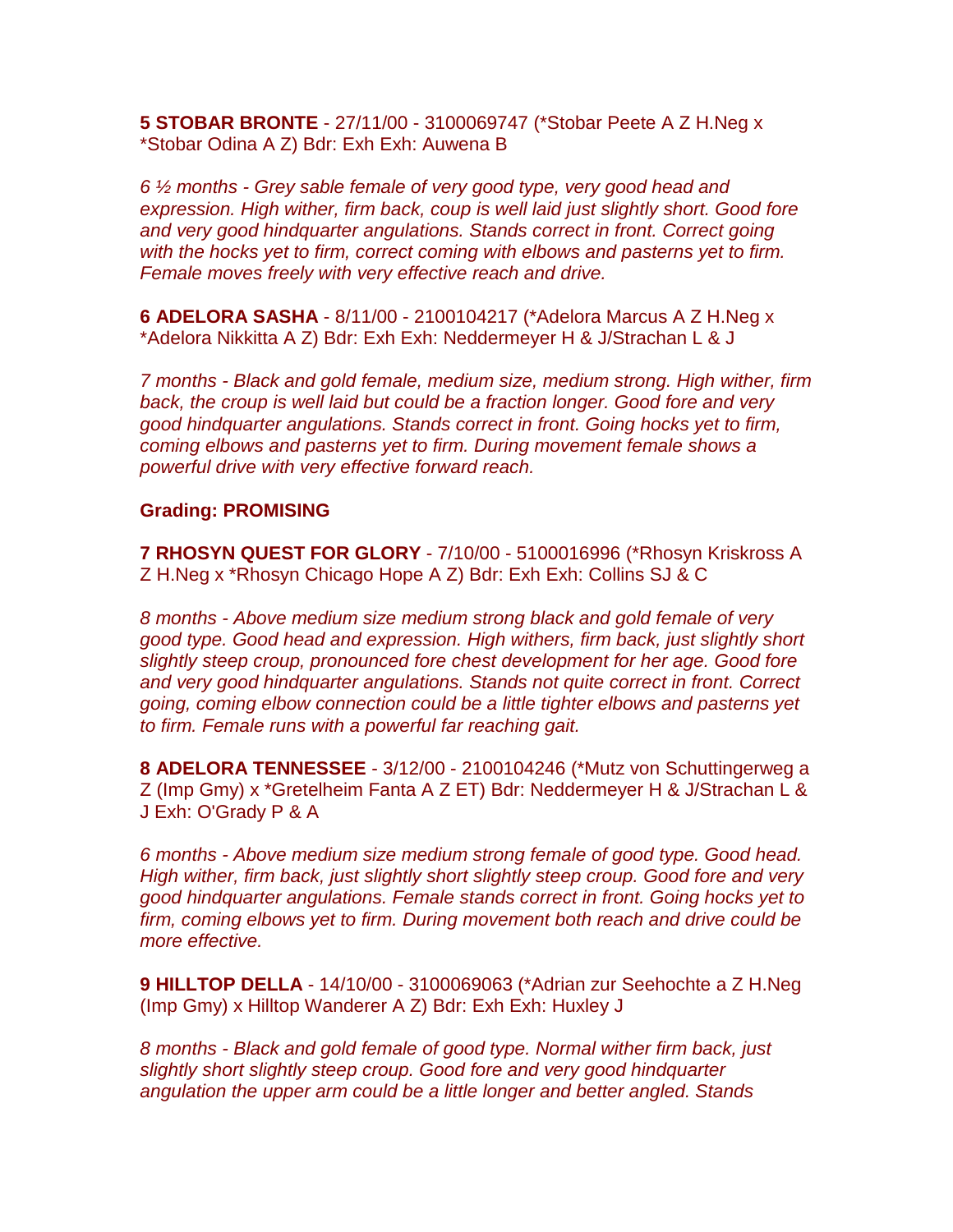*correct in front. Going a little narrow, coming elbows a little loose, elbows hocks and pasterns yet to firm. Female runs with an expansive reaching gait.*

**10 VONDOUSSA DEVIL INSIDE** - 2/11/00 - 5100017504 (\*Ch Triumphs Kazan a Z H.Neg (Imp Swd) x \*Delaforce Bel Espirit A Z ET) Bdr: Exh Exh: Hueppauff A/Lloyd M

*7 months - Above medium size medium strong female of good type. High wither, firm back just slightly short slightly steep croup. Good fore and hindquarter angulations, the upper arm could be a little longer and better angled. The bitch stands not quite correct in front. Correct going, coming elbow connection could be tighter, hocks, elbows and pasterns yet to firm. During movement both reach and drive could be more effective.*

**11 MOROKA FLAME** - 8/12/00 - 3100069964 (\*Ch Denargun Browned Off A Z H.Neg x \*Hasenway Orange Comet A) Bdr: Hynd J & C Exh: McPherson A & A

*6 months - Black and gold female of very good type. High wither firm back, just slightly short slightly steep croup. Good fore and hindquarter angulations, the upper arm could be a little longer and better angled. Stands correct in front. Correct going hocks yet to firm, coming elbows and pasterns yet to firm. During movement female runs with effective drive however the forehand reach could be more effective.*

**12 LEGIONAIRE JJS JEWEL** - 10/12/00 - 3100070558 (\*Adalric Bullets N Balls A Z H.Neg x \*Legionaire Petra A Z) Bdr: Exh Exh: Quarrell/Jenkins

*6 months - Medium size medium strong bitch of very good type. Good head spoilt by slightly light eye. The right ear is yet to firm. High wither firm back, just slightly short slightly steep croup. Good fore and very good hindquarter angulations, the upper arm could be a little longer and better angled. Going hocks are loose, moves a little close, coming elbows and pasterns yet to firm. Stands correct in front. During movement the bitch covers the ground with effective reach and drive.*

**13 GRUNDELHARDT XABRINA** - 15/11/00 - 5100017491 (\*Mutz von Schuttingerweg a Z (Imp Gmy) x \*Shaitan Dancing Queen A Z) Bdr: Exh Exh: Cocks PJ & JM

*7 months - black and gold female, over medium size medium strong. High wither firm back, well laid but slightly short croup. Good fore and very good hindquarter angulations, the upper arm could be a little longer and better angled. Stands correct in front. Going hock should be firmer, coming the elbow connection could be firmer. During gaiting both the drive and reach should be more effective.*

# **PUPPY BITCH**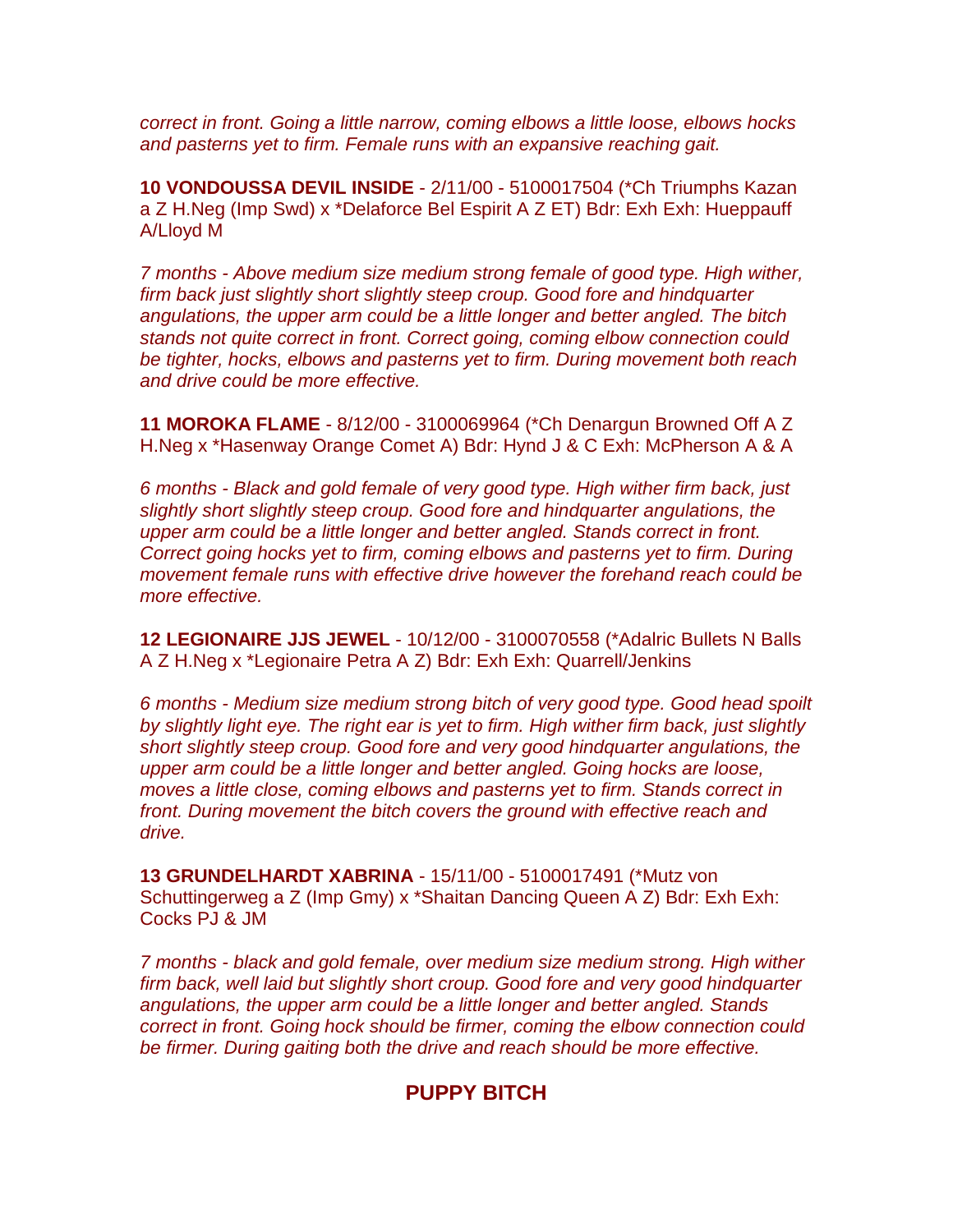#### **Grading: PROMISING**

**1 JOHKAHRA MATILDA** - 20/7/00 - 2100092775 (\*Ch Leitungen Prince Rowdy A Z H.Neg x \*Bronacre Wild Wench A Z) Bdr: Fellowes B & G Exh: Lines T

*10 ½ months - Medium size medium strong bitch of very good type. Very harmoniously constructed, very good head and expression. High withers firm back, the croup is well laid but just slightly short. Good fore and very good hindquarter angulations. Very good fore and under chest development. Female stands correct in front. Correct going, correct coming elbows and pasterns are yet to firm. Female runs with powerful drive and effective fore reach where the back remains firm.*

**2 JOHKAHRA MATILDA** - 20/7/00 - 2100092775 (\*Ch Leitungen Prince Rowdy A Z H.Neg x \*Bronacre Wild Wench A Z) Bdr: Fellowes B & G Exh: Lines T

*10 ½ months - Medium size medium strong bitch of very good type. Very harmoniously constructed, very good head and expression. High withers, firm back, the croup is well laid but just slightly short. Good fore and very good hindquarter angulations. Very good fore and under chest development. Female stands correct in front. Correct going, correct coming elbows and pasterns are yet to firm. Female runs with powerful drive and effective fore reach where the back remains firm.*

**3 SHALEEDY JUSTA CLASSACT** - 16/6/00 - 3100062645 (\*Ch Turnberry Stands Alone A Z H.Neg x Shaleedy Zulu Maiden) Bdr: Exh Exh: Moody F

*11 ½ months - Large strong substantial bitch. Ears are set low on head. High withers, firm back, good length of croup. Good fore and very good hindquarter angulations. Good fore and under chest development. Female stands correct in front. Going hocks yet to firm, coming elbows yet to firm. During movement bitch shows a very good powerful far reaching gait.*

**4 VOLKRISS SILHOUTTE** - 29/7/00 - 3100065096 (\*Hagenstolz New Horizon A Z H.Neg x \*Siegerheims Caroline A Z) Bdr: Berry D Exh: McClare N & Tapp C

*10 ½ months - Above medium size medium strong black and gold bitch of very good type. Very good well structured head, expression spoilt by slightly light eye. High withers, firm back, croup just slightly short and slightly steep. Good fore and very good hindquarter angulations, good fore and under chest development. The upper arm is of good length but could be better angled. Stands correct in front. Going hocks yet to firm, coming elbows and pasterns are yet to firm. During movement shows a powerful far reaching gait but falls slightly on the forehand.*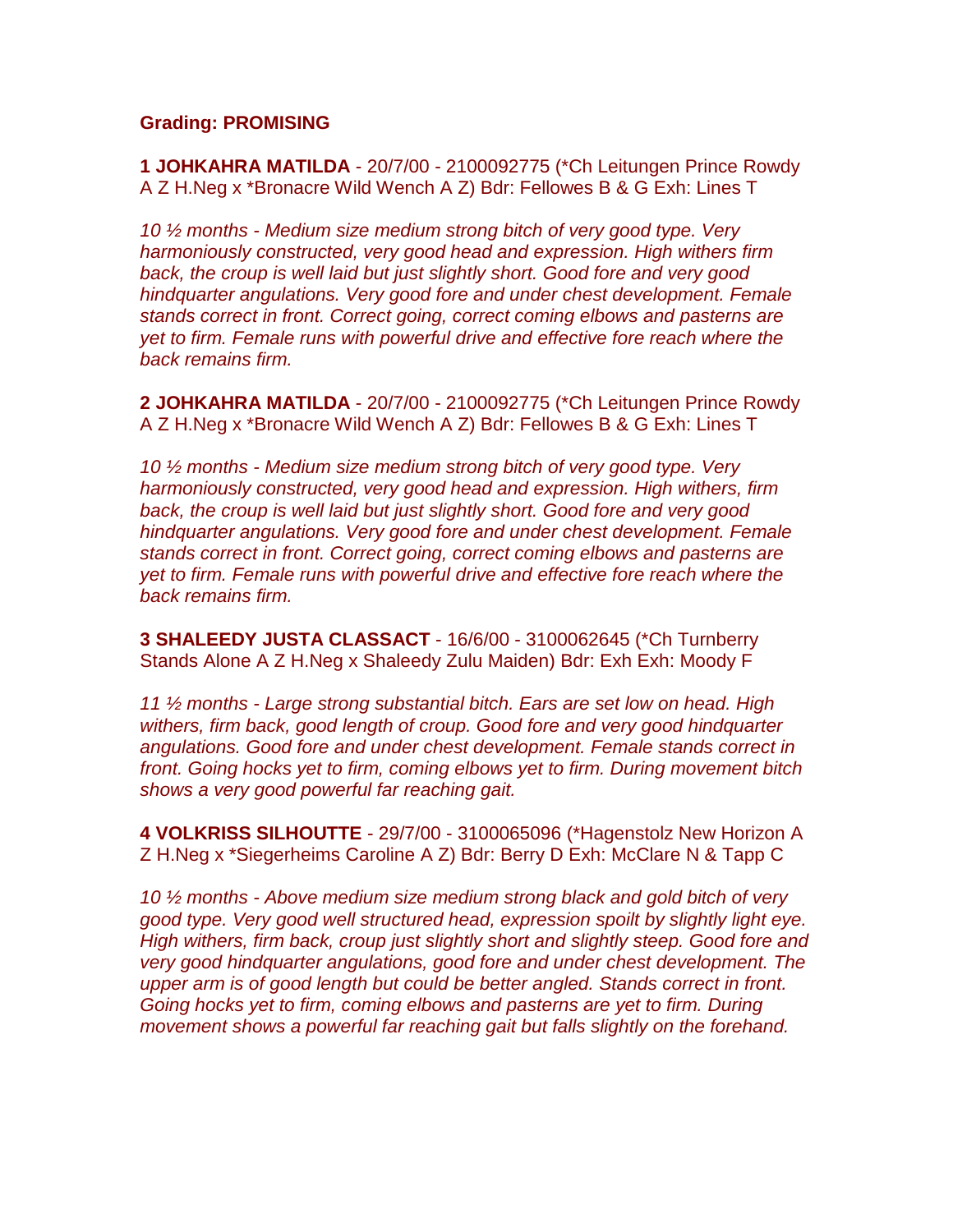**5 SIEGERHEIMS HEIDI** - 9/8/00 - 5100016614 (\*Ch Iwan v Lechtal a Z H.Neg (Imp Gmy) x \*Ch Siegerheims Brigitte A Z) Bdr: Flynn P & K Exh: Duyvestyn G & H/Flynn P & K

*10 months - Above medium size medium strong black and gold bitch of very good type. Very good head and expression. High wither, firm back, just slightly short slightly steep croup. Good fore and very good hindquarter angulations, the upper arm could be slightly longer and better angled. Female stands correct in front. Going hocks are yet to firm, coming elbows and pasterns yet to firm. During movement both reach and drive could be more effective. I would like to see the ears remain firm.*

**6 ORRINSHIR UPTOWN GIRL** - 22/8/00 - 3100065897 (\*Bhuachaille Super Nova A Z H.Neg x \*Orrinshir Quick Sand A Z) Bdr: Exh Exh: Taylor S

*9 ½ months - Above medium size medium strong bitch of very good type. Good head, right ear just slightly soft and tipped. High wither, firm back, just slightly short slightly steep croup. Good fore and very good hindquarter angulations. I would like to see the pasterns a little firmer. Stands correct in front. Going the hocks are yet to firm, coming moves wide, elbows wrists and pasterns yet to firm. During movement both reach and drive could be more effective.*

**7 BONSHANNON GILLIAN** - 26/6/00 - 3100062198 (\*Xiro v patersweg a Z H.Neg (Imp Gmy) x \*Bonshannon Tegan) Bdr: Ellen B Exh: Juggins A/Micallef L

*11 ½ months - Large , strong black and gold bitch of good type. Expression is spoilt by slightly light eye, strong head, tilted and soft right ear. Normal withers, firm back, slightly short slightly steep croup. Good fore and very good hindquarter angulations, the upper arm could be just a fraction longer. Female stands correct in front. Correct going, coming the elbows and pasterns are yet to firm. During movement both reach and drive could be more effective, the bitch falls slightly on the forehand.*

**8 VONPETA REGGIE** - 19/09/00 - 5100016862 (\*Ch. Crossfire Cantona A Z H Neg x \*Vonpeta NadinaA Z. Breeder / Exh. Damarell/Pike.

*Critique not available.*

**9 GRUNDELHARDT WILD WITCH** - 27/8/00 - 5100016565 (\*Mutz von Schuttingerweg a Z (Imp Gmy) x \*Redhaus Anastasia A Z) Bdr: Cocks PJ & JM Exh: Hueppauff A/Lloyd M/Cocks PJ & JM

*9 ½ months - Large strong substantial bitch of good type. Strong head, expression spoilt by slightly light eye. Normal wither, firm back, slightly short slightly steep croup. Good fore and very good hindquarter angulations. Bitch does not stand quite correct in front. Going moves close with hocks yet to firm,*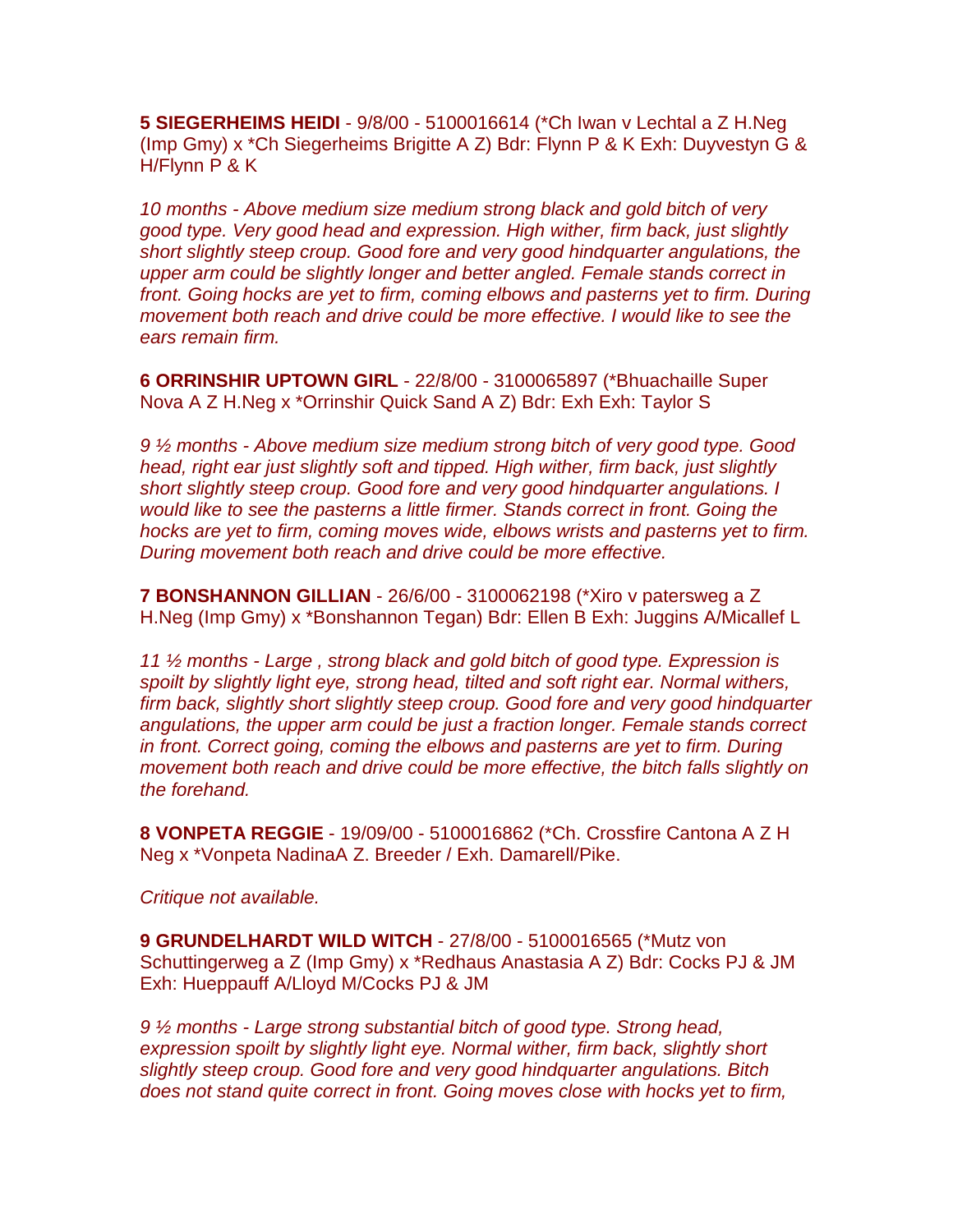*coming elbows wrists and pasterns yet to firm. During movement bitch displays a powerful reach and effective drive where the back remains firm.*

**10 GILARISHA BLANCHE** - 31/7/00 - 5100016602 (\*Mutz von Schuttingerweg a Z (Imp Gmy) x \*Alimanda Gila A Z) Bdr: Exh Exh: Archbold I & R

*10 ½ months - Above medium size, medium strong, darkly pigmented bitch of good type. Good head, expression spoilt by a light eye. Normal withers, firm*  back, croup is well laid but sightly short. Good fore and very good hindquarter *angulations. Stands correct in front. Going hocks are close and loose, coming elbows, wrist and pasterns are loose. During movement the bitch displays a powerful far reaching gait where the back remains firm.*

# **JUNIOR BITCH**

#### **Grading: VERY GOOD**

**1 ADELORA REMY AZ** - 18/12/99 - 2100082541 (\*Ch Leitungen Prince Rowdy A Z H.Neg x \*Gretelheim Chelsea A Z) Bdr: Neddermeyer H & J/Strachan L & J Exh: Shaw T & P/Neddermeyer H & J/Strachan L & J

*17 ½ months - Above medium size medium strong black and gold bitch of very good type. Very good head and expression. High wither firm back, just slightly short slightly steep croup. Very good fore and hindquarter angulation with powerful thighs. Very good fore and under chest development. Female stands correct in front. Moves correct going, correct coming. During movement she shows a powerful far reaching gait where the back remains firm.*

**2 ADELORA ROXY AZ** - 18/12/99 - 2100082442 (\*Ch Leitungen Prince Rowdy A Z H.Neg x \*Gretelheim Chelsea A Z) Bdr: Exh Exh: Neddermeyer H & J/Strachan L & J

*17 ½ months - Above medium size medium strong black and gold bitch of very good type. Very good head and expression. High withers firm back, just slightly short croup. Very good fore and hindquarter angulations, powerful thighs. Very good fore and under chest development. Very clean under and overline. Female stands correct in front. Correct going, correct coming. Bitch shows a powerful drive and far reaching gait transmitted through a firm back.*

**3 WINBIRRA ARTISTIC** - 10/2/00 - 3100054188 (\*Ch Iwan v Lechtal a Z H.Neg (Imp Gmy) x \*Ch San Rancho Cinnomon A Z) Bdr: Carless P Exh: Orchard R & J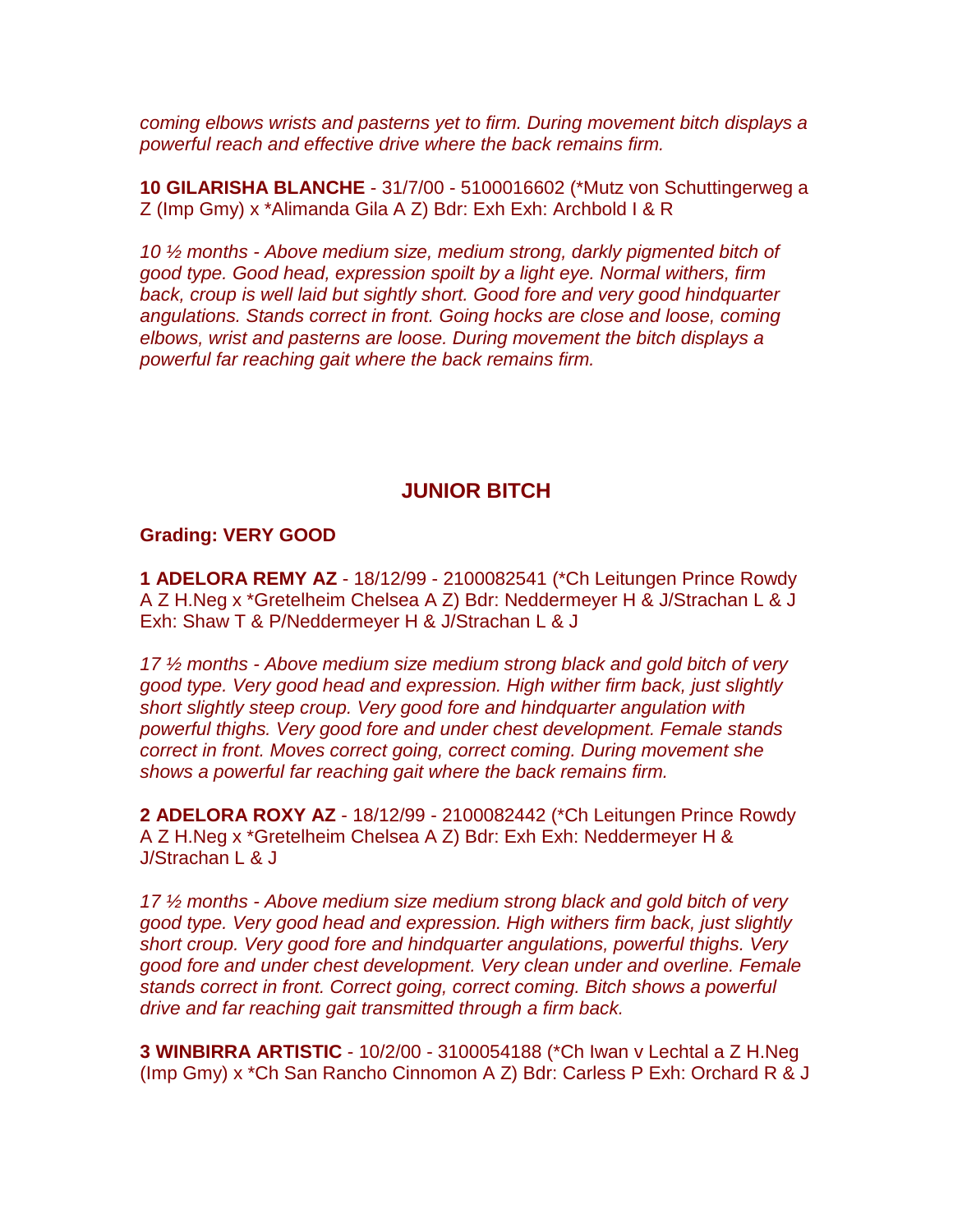*16 months - Above medium size medium strong bitch of very good type. Lovely dark eye. High wither firm back, good lay of croup but could be a fraction longer. Good fore and very good hindquarter angulations, very good fore and under chest development, very clean top and underline. Female stands correct in front. Going hocks yet to firm, coming elbows yet to firm. During movement bitch displays a powerful drive with far reaching gait where the back remains firm.*

**4 KWINTSHEUL ABBEY ROAD AZ** - 28/2/00 - 3100054930 (\*Ch Iwan v Lechtal a Z H.Neg (Imp Gmy) x \*Bronacre Medusa A Z) Bdr: Exh Exh: Duyvestyn G & H

*15 ½ months - Above medium size medium strong bitch of very good type. Very good head and expression. High withers firm back, just sightly short sightly steep croup. Good fore and very good hindquarter angulations, the upper arm is just slightly short and could be better angled. Female stands correct in front. Correct going, correct coming. During movement the bitch displays a powerful far reaching gait where the back remains firm.*

**5 BRUANGIE PENNY ROYALE AZ** - 21/1/00 - 5100014427 (\*Ch Denargun Browned Off A Z H.Neg x \*Bruangie Hearts Desire A Z) Bdr: Exh Exh: Corlett K & V

*16 ½ months - Above medium size medium strong bitch of very good type. Very good head and expression. High withers firm back, just slightly short slightly steep croup. Good fore and very good hindquarter angulations with powerful thighs.. Good fore and under chest development. Female stands correct in front. Correct going, correct coming. During movement shows a powerful far reaching gait.*

**6 BLYTHEDALE DARMA** - 17/2/00 - 3100055783 (\*Ch Iwan v Lechtal a Z H.Neg (Imp Gmy) x \*Sterbach Begora A Z) Bdr: Exh Exh: Blythe J & B

*15 ½ months - Above medium size large medium strong bitch of very good type. Very good head and expression. High wither firm back, croup could be just a fraction longer. Good fore and very good hindquarter angulations, the upper arm could be slightly longer and better angled .Good fore and very good hindquarter angulation good fore and under chest development. Female stands correct in front. Correct going but hocks yet to firm, coming elbows yet to firm. During movement the bitch displays a powerful drive the reach could be more effective.*

#### **Grading GOOD**

**7 ORRINSHIR FANCY ANNIE** - 21/2/00 - 3100055936 (\*Ch Iwan v Lechtal a Z H.Neg (Imp Gmy) x \*Orrinshir Quick Sand A Z) Bdr: Exh Exh: Taylor S

*15 ½ months - A large medium strong bitch of very good type. Very good head and expressive lovely dark eye. Lovely coloured female. High withers firm back,*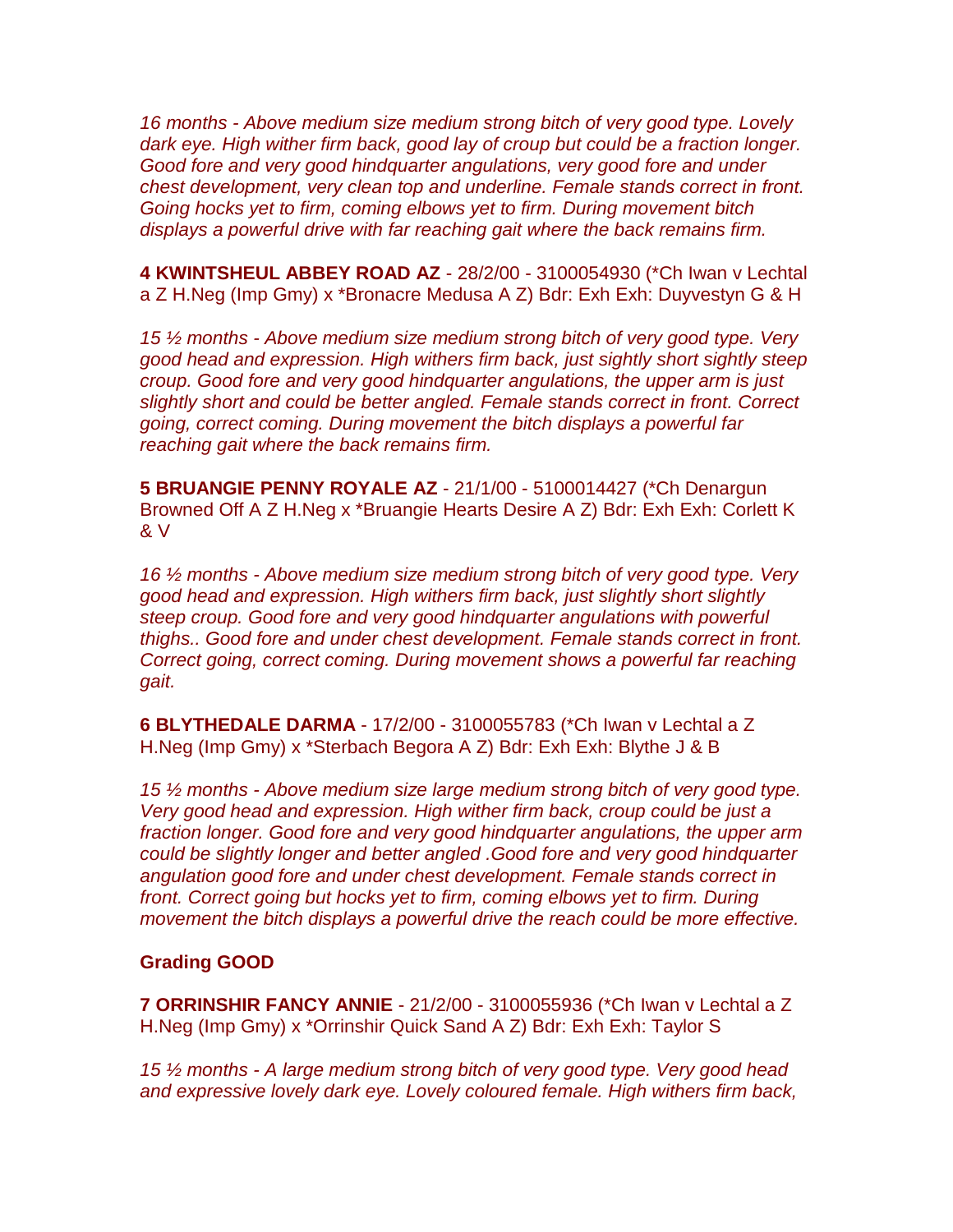*slightly short slightly steep croup. The upper arm is just slightly short and could be better angled, good fore and very good hindquarter angulation. Good fore and under chest development. Female stands correct in front. Going hocks are slightly loose and coming the elbows are slightly loose. During movement bitch shows far reaching powerful drive and effective gait where the back remains firm.*

**8 REGALSHEP JUST WITCHERY** - 5/5/00 - 5100015469 (\*Ch Denargun Browned Off A Z H.Neg x \*Regalshep Destany A Z) Bdr: Exh Exh: Mayne D

*13 months - Above medium size medium strong sable bitch of very good type. Good head and expression, lovely dark eye. Good withers firm back, croup is well laid but could be a little longer. Good fore and very good hindquarter angulations, the upper arm could be a little longer and better angled. Good fore and under chest development. Female stands correct in front. Going hocks are slightly loose, coming elbows sightly loose. During movement bitch displays a powerful drive however the reach could be more effective.*

**9 HILLTOP ANSCHI** - 12/5/00 - 3100060565 (\*Adrian zur Seehochte a Z H.Neg (Imp Gmy) x Hilltop Evi) Bdr: Exh Exh: Huxley J

*13 months - Above medium size medium strong black and gold bitch of good type. The ear set is just slightly wide. Normal withers firm back, just slightly short slightly steep croup. The upper arm could be longer and better angled, good fore and very good hindquarter angulation. Stands correct in front. Going hocks are slightly loose, coming elbow connection is yet to tighten. During movement both reach and drive could be more effective.*

**10 TREYSHUTZ RARING TO GO** - 14/4/00 - 5100015022 (\*Mutz von Schuttingerweg a Z (Imp Gmy) x \*Rhosyn Ashanti A Z) Bdr: Exh Exh: Budarick R & M

*14 months - Above medium size medium strong female. I would like to see a darker mask, the expression is spoilt by a slightly light eye. High withers firm back, just slightly short slightly steep croup. Good fore and very good hindquarter angulations, the upper arm could be longer and better angled. Female stands high in the pasterns and carries the head somewhat erect. Going the hocks are yet to firm, coming elbows yet to firm. During movement the bitch displays far reaching gait and powerful drive where the front reach could be more effective.*

## **INTERMEDIATE BITCH**

#### **Grading: VERY GOOD**

**8 GILARISHA ARING AFIRE Z** - 29/6/99 - 5100011544 (\*Turnberry Stands Alone A Z x \*Alimanda Gila A Z) Bdr: Exh Exh: Archbold I & R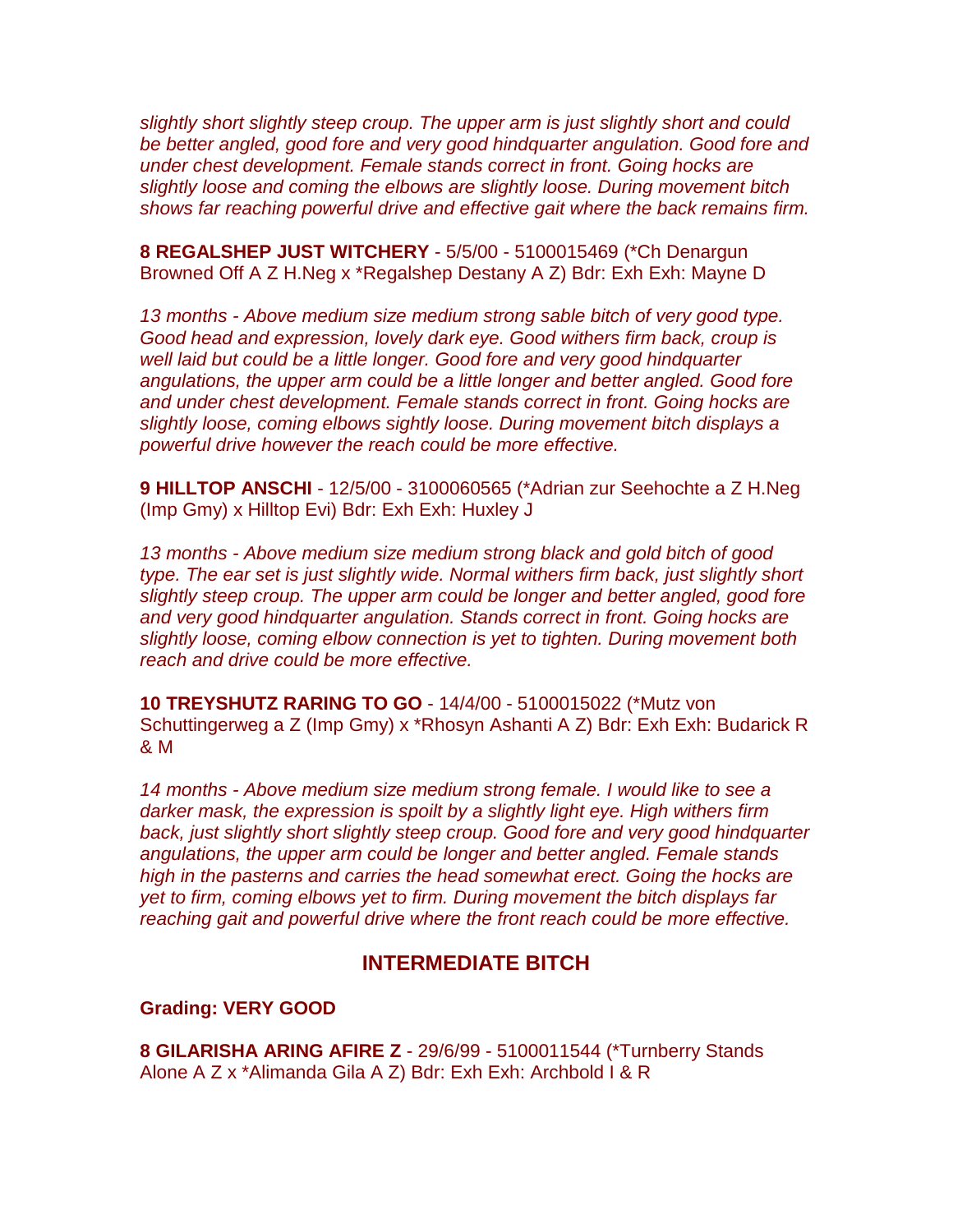*23 ½ months - Large medium strong bitch of very good type. Feminine head and expression. High withers, firm back, good length and lay of croup. Good fore and very good hindquarter angulation good fore and very good under chest development. Female stands correct in front. Going hocks just slightly loose, coming elbows just slightly loose. Female runs with a powerful drive and far reaching gait where the back remains firm.*

**1 SAGENHAFT WAR CRY AZ** - 21/9/99 - 5100012502 (\*Ch Denargun Browned Off A Z H.Neg x Sagenhaft S Brindabella) Bdr: Exh Exh: Tester J & C

*20 ½ months - Above medium size medium strong, very good type. Very good colour, very well pigmented female. Very good head and expression, very good dark eye. High withers, firm back, good lay of croup which ideally could be a fraction longer. Good fore and very good hindquarter angulations. Very good fore and under chest development. Female stands correct in front. Going correct, coming elbow connection could be a little firmer. During movement the bitch displays powerful far reaching gait where the back remains firm.*

**6 SHEPROSE HOLLYANNE AZ** - 22/9/99 - 5100012087 (\*Ch Leitungen Prince Rowdy A Z H.Neg x Darkana Tiffany A Z CDX) Bdr: Exh Exh: Owen B

*20 ½ months - Above medium size over medium strong black and gold bitch of very good type. Very good head and expression. High wither firm back, the croup is well laid but could be a fraction longer. Good fore and very good hindquarter angulation, good fore and very good under chest development. Female stands correct in front. Going hocks just slightly loose, coming elbows just slightly loose. During movement female displays a powerful drive with far reaching gait where the back remains firm.*

**4 SPELLBINDA HONKY TONKGAL AZ** - 13/10/99 - 3100048533 (\*Stobar Peete A Z H.Neg x \*Ch Bronacre Ramoth A Z) Bdr: Adams A Exh: Vincent P

*20 months - Above medium strong bitch of very good type. Well coloured bitch with good head and expression. Lovely dark eye, ears set just sightly close. High withers firm back, good length and lay of croup. Good fore and very good hindquarter angulations, good fore and very good under chest development. Female stands correct in front. Going hocks just yet to firm, coming elbows yet to firm. During movement the bitch displays a powerful far reaching gait where the back remains firm.*

**2 SPELLBINDA HIGH SOCIETY** - 13/10/99 - 3100048535 (\*Stobar Peete A Z H.Neg x \*Ch Bronacre Ramoth A Z) Bdr: Exh Exh: Adams A

*20 months - Above medium size medium strong bitch. Good colour and very good type. Very good head and expression, lovely dark eye. High withers firm*  back, croup is well moulded but could be just a fraction longer. Good fore and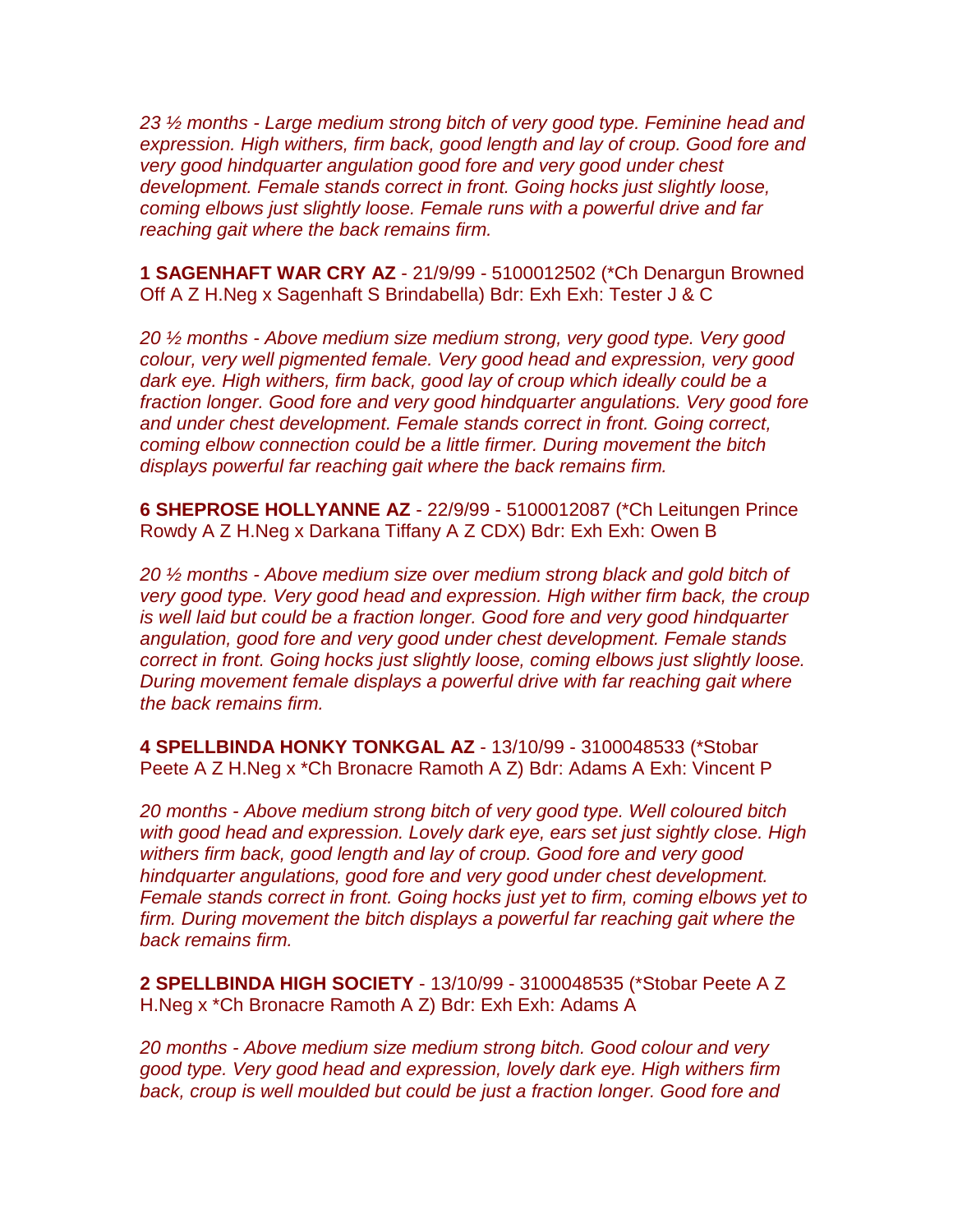*very good hindquarter angulations, good fore and very good under chest development. Female stands correct in front. Correct going, coming elbows yet to tighten. During movement the bitch displays a powerful far reaching gait where the back remains firm.*

**7 VONPETA QUARTRO AZ** - 26/10/99 - 5100012652 (\*Ch Iwan v Lechtal a Z H.Neg (Imp Gmy) x \*Ch Vonpeta Eva A Z) Bdr: Exh Exh: Damarell PN & Pike JE

*19 ½ months - Above medium size medium strong black and gold bitch of very good type. Very good head, lovely dark eyes. High wither firm back, croup is well laid but should be a fraction longer. Good fore and very good hindquarter angulations, good fore and very good under chest development. Female stands correct in front. Going hocks are slightly close and slightly loose, coming the elbows are yet to firm. During movement both reach and drive should be more effective.*

**3 SHEPROSE IM INTRIGUING AZ** - 1/11/99 - 5100012567 (\*Ch Iwan v Lechtal a Z H.Neg (Imp Gmy) x \*Darkana Elle McPherson Z) Bdr: Owen B Exh: Hume L

*19 ½ months - Medium size medium strong bitch of very good type. Very good head and expression, very good black and gold colour. The right ear is just slightly tilted. High wither firm back, good croup. Good fore and very good hindquarter angulations, good fore and very good under chest development. Female stands correct in front. Correct going, coming the elbows and wrists could be firmer. During movement female shows a powerful far reaching gait where the back remains firm.*

**5 BRONZEHUND RAGAMUFFIN** - 16/11/99 - 3100050988 (\*Ch Leitungen Prince Rowdy A Z H.Neg x \*Ch Bronzhund Chameleon A Z) Bdr: Exh Exh: Urie I

*19 months - Above medium size medium strong black and gold bitch of very good type. Very good head and expression., lovely dark eye. High withers, firm back, croup is well laid but should be a fraction longer. Good fore very good hindquarter angulation, good fore and very good under chest development. Female stands correct in front. Correct going, correct coming. During movement female shows powerful drive and far reaching gait where the back remains firm.*

## **OPEN BITCH**

#### **Grading: EXCELLENT**

**3 \*CH .VONPETA EVA AZ** - 27/04/95 - S1512373 (\*Darkana Northern Lights A H.Neg x Vonpeta A'Misty Z) Bdr: Exh Exh: Damarell PN & Pike JE

*6 years 1 month - Above medium size medium strong, harmoniously constructed grey sable of very good type. Very good colour, very good head and expression,*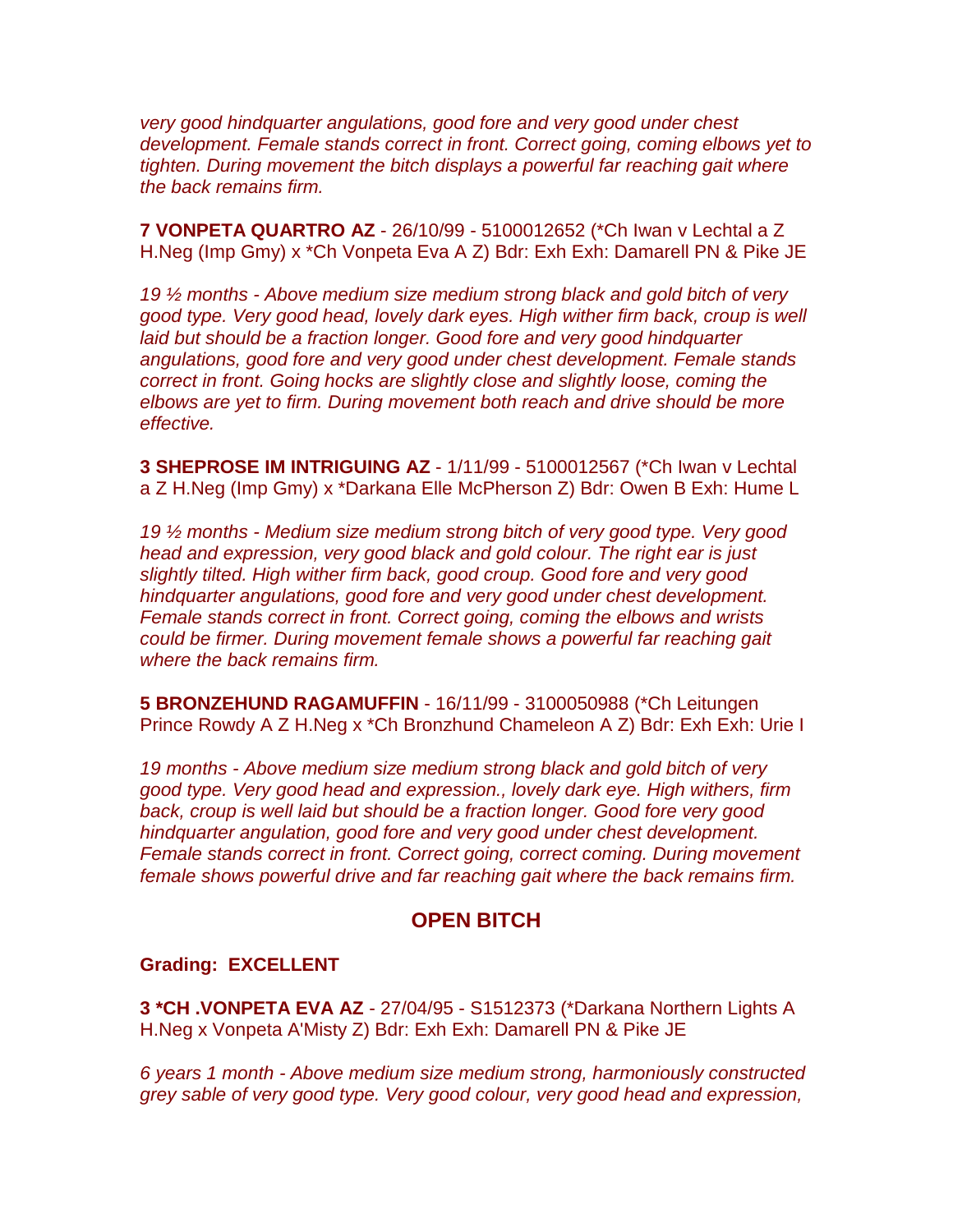*dark eye. High wither, firm back, the croup is well laid but could be a fraction longer. Good fore and very good hindquarter angulations, very good fore and under chest development. Female stands correct in front. Going I would like to see the hocks a little firmer, coming correct. During movement female displays very good ground covering gait retaining a firm back.*

**17. \*ALDAHOVEN MAGENTA AZ CD** - 30/6/96 - S1615122 (\*Quarlos v Nieuwlandshof (Imp NDL) x \*OC Rhosyn Sassy A Z) Bdr: Exh Exh: Rumble A

4 years 11 months - Above medium size medium strong black and gold bitch where the colour could be stronger. Very good head and expression, lovely dark eye. High wither, firm back, croup is well laid but could be a fraction longer. Good fore, very good hindquarter angulations, good fore and under chest development. Female stands correct in front. Going hocks slightly infirm, coming elbows sightly infirm. During movement the bitch displays a drive and reach that could be more effective.

**16. \*CRAISAN PETRA AZ** - 11/11/96 - S1600387 (\*Bedwins Siegfreud A Z (Imp Gmy) x \*Adelora Gabby A Z) Bdr: Exh Exh: Haysman R & J

*4 years 7 months - Above medium size medium strong female of very good type very good head and expression. Very good black and gold with dark eye. High wither, firm back, croup is well laid but could be a fraction longer. Good fore and very good hindquarter angulations, very good fore and under chest development. Female stands correct in front. Going hocks just slightly loose, coming elbows just slightly loose. During movement female runs with a powerful far reaching gait where the back remains firm.*

**10. \*ARRISTAR ECHO BEACH AZ** - 7/10/97 - 3100012970 (\*Ch Iwan v Lechtal a Z H.Neg (Imp Gmy) x \*Sektor Risky Business A Z CD) Bdr: Exh Exh: Urie J

*3 years 8 months - Above medium size black and gold bitch of very good type, slightly stretched proportions. Very good head and expression, very good dark eye High wither, firm back, the croup is well laid but could be a fraction longer. Very good fore and hindquarter angulation, very good fore and under chest development. Female stands correct in front. Going correct, coming I would like to see the elbow connection a little firmer. During movement bitch displays a powerful drive with far reaching gait where the back remains firm.*

**1 \*WINBIRRA ELEGANCE AZ** - 15/11/97 - 3100012114 (\*Ch Iwan v Lechtal a Z H.Neg (Imp Gmy) x \*Ch San Rancho Cinnomon A Z) Bdr: Carless P Exh: Cafari G

*3 years 6 ½ months - A medium size medium strong, black and gold bitch of very good type. Very good head and expression, good eye colour. High wither, firm back, croup is well laid but should be a fraction longer. Good fore and very good*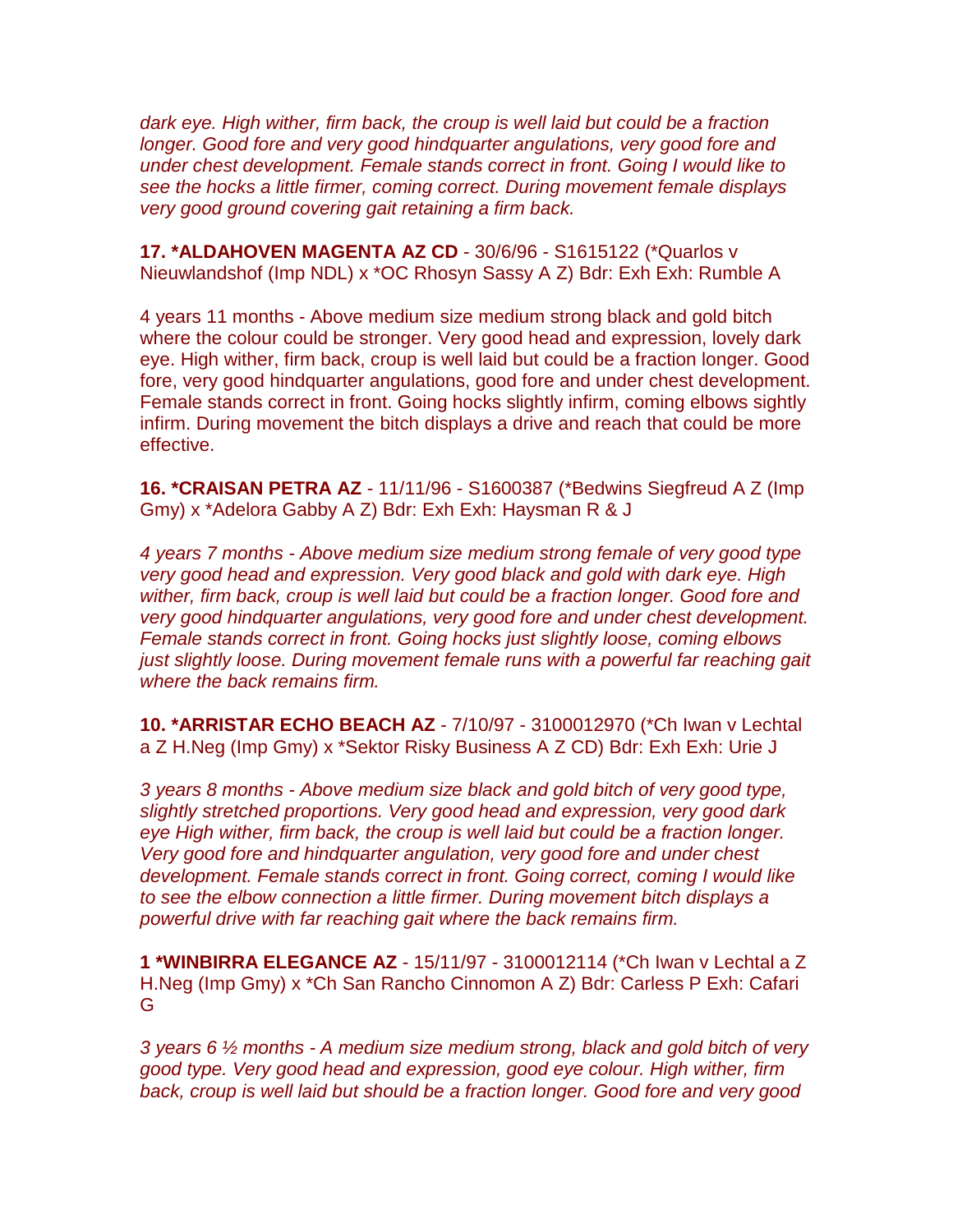*hindquarter angulation, good fore and very good under chest development. Female stands correct in front. Female moves correct going and coming. Female runs with a powerful rear drive and far reaching gait where the back remains firm.*

**8 \*STRAWNANA CLASSIC AZ** - 11/1/98 - 3100017931 (\*Ch Iwan v Lechtal a Z H.Neg (Imp Gmy) x \*Strawnana Bonnie Doon A Z) Bdr: Exh Exh: Orwin P

*3 years 5 months - Large, medium strong substantial black and gold bitch of very good type. Very good head and expression. Slightly elongated proportions. High wither, firm back, croup is well laid just slightly short. Good fore and very good hindquarter angulation, good fore and very good under chest development. Female stands correct in front. Correct going and coming. During movement bitch runs with powerful far reaching gait where the back remains firm.*

**23. \*CH .DENARGUN KISSIN COUSIN AZ** - 28/1/98 - 3100191283 (\*Denargun Fandango A Z H.Neg x \*Denargun Tomfoolery A Z) Bdr: Ballantyne KJ Exh: Brabham JE

*3 years 4 ½ months - Above medium size, strong bitch. Strong head. Normal wither with slight nick behind, short steep croup. Good fore and hindquarter angulation. The bitch stands with her head somewhat erect. Female stands correct in front. Correct going, elbow connection should be firmer. During movement the female shows powerful and strong drive. I would like to see the back remain firmer during movement.*

**11. \*SHEPROSE ELVIRA AZ** - 28/2/98 - 5100004503 (\*Kerhund Capricorn Dancer A Z H.Neg x Darkana Tiffany A Z CDX) Bdr: Owen B Exh: Smalbil R

*3 years 3 ½ months - Over medium size, over medium strong black and gold bitch of very good type. Good head and expression, dark eye. High wither, firm back, croup is well laid but ideally should be a little longer. Good fore and very good hindquarter angulation, good fore and under chest development. Female stands correct in front. Going I would like to see the hocks more firmer, coming the elbows more firmer. During movement bitch presents a powerful drive and far reaching gait where the back remains firm.*

**4 \*SAGENHAFT SHEER CHARM AZ** - 15/5/98 - 5100006191 (\*Ch Iwan v Lechtal a Z H.Neg (Imp Gmy) x \*Sagenhaft Dream Lover A Z) Bdr: Exh Exh: Tester J & C

*3 years 1 months - Large medium strong, black and gold bitch of very good type. Very good head and expression, lovely dark eye. High wither, firm back, croup is well laid but ideally should be a little longer. Good fore and very good hindquarter angulation, good fore and very good under chest development. Female stands correct in front. Correct going, I would like to see the hocks more firmer, correct*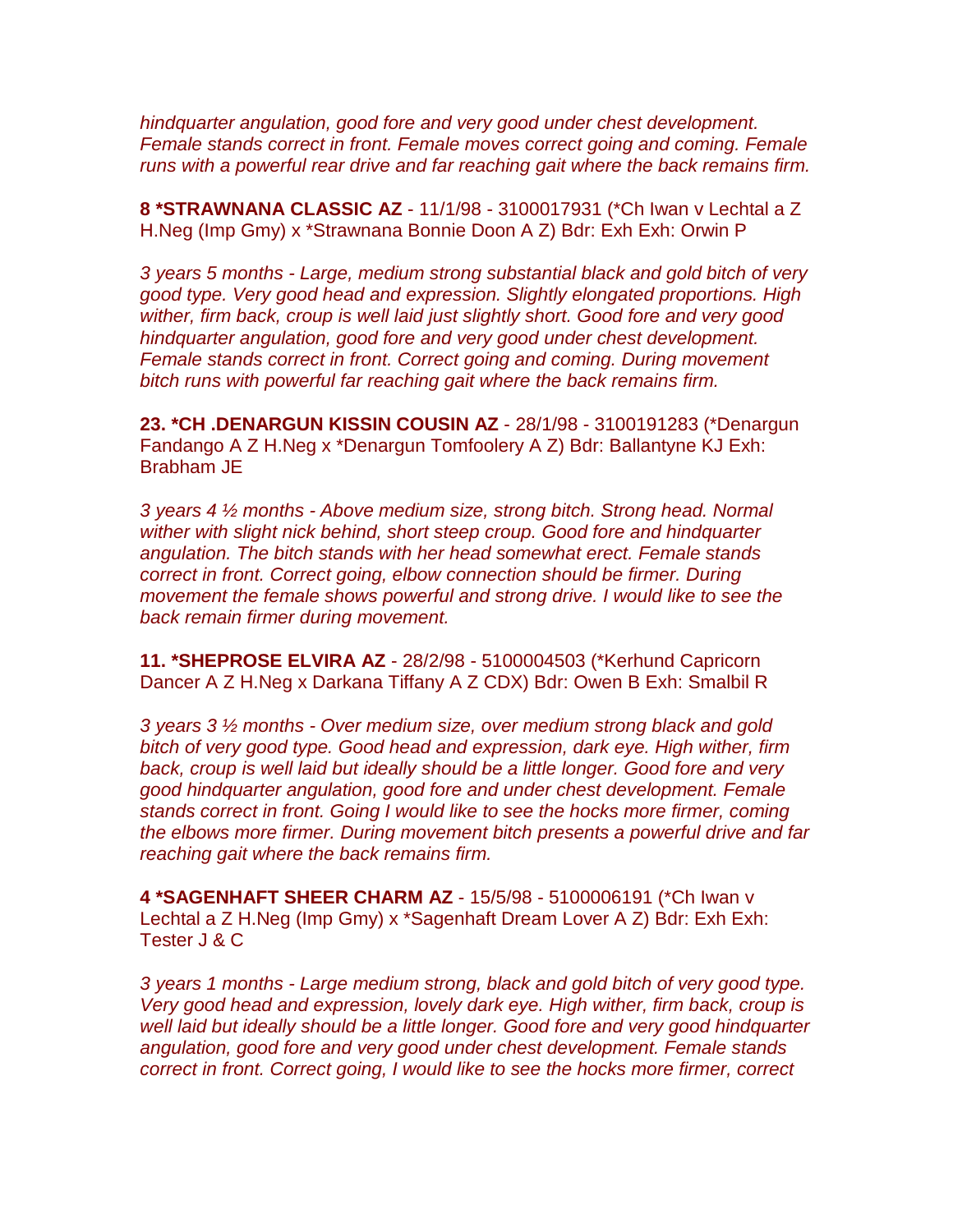*coming however the elbows should be a little firmer. During movement the female displays a powerful far reaching gait where the back remains firm.*

**21 \*CRAISAN SELENA AZ** - 17/7/98 - 5100007096 (\*Ch Iwan v Lechtal a Z H.Neg (Imp Gmy) x \*Ch Craisan Mortisha A Z) Bdr: Haysman R & J Exh: Caprioli T

*2 years 10 ½ months - Above medium size, medium strong black and gold bitch. Good head and expression. High wither, firm back, sightly short slightly steep croup. Good fore and hindquarter angulation. Female stands correct in front. Correct going coming I would like to see the elbows and pasterns a little firmer. During movement the bitch displays a powerful far reaching drive where the back remains firm.*

**14. \*FLICONA KOKOMO AZ** - 6/9/98 - 4100026955 (\*Gigolo v d Noriswand a Z H.Neg (Imp Gmy) x \*Ch Astasia Yana A Z) Bdr: Perkins G Exh: Kasenkow A

*2 years 9 months - Above medium size medium strong black and gold bitch of very good type. Very good head and expression. Lovely dark eye. High wither, firm back, croup is well laid but ideally should be a little longer. Good fore and very good hindquarter angulation. Good fore and very good under chest development. Female stands not quite correct in front. Going hocks are close and loose, coming I would like to see the elbows remain firmer. During movement the females displays far reaching gait where the back remains firm.*

**15. \*VONPETA NADINE AZ** - 28/9/98 - 5100007523 (\*Ch Alk v Domenica a Z Sch HIII (Imp Gmy) x \*Ch Blitzenhund Sorbet City A Z) Bdr: Damarell PN & Pike JE Exh: O'Loughlin W & J

*2 years 8 ½ months - Large, medium strong, black and gold bitch. I would like to see the colour a little stronger. Very good head and expression, dark eye. High wither, firm back, the croup is well laid but just slightly short.. Good fore and very good hindquarter angulation, good fore and under chest development. Female stands correct in front. Correct going, coming I would like to see the elbows a*  little tighter. During movement would like to see both the reach and drive more *effective.*

**6 \*MANPRINCE TOUCH O CLASS AZ** - 1/10/98 - 3100031171 (\*Key vd Wienerau a Z H.Neg (Imp Gmy) x \*Tobarenny Devil May Care) Bdr: Exh Exh: **Dunn** 

*2 years 8 months - Above medium size medium strong, black and red bitch of very good type. Very good head and expression. High wither firm back, croup is just a little short. Good fore and very good hindquarter angulation, ideally I would like to see the pasterns a little firmer. Female stands correct in front. Going I would like to see the hocks remain a little firmer and coming I would like to see*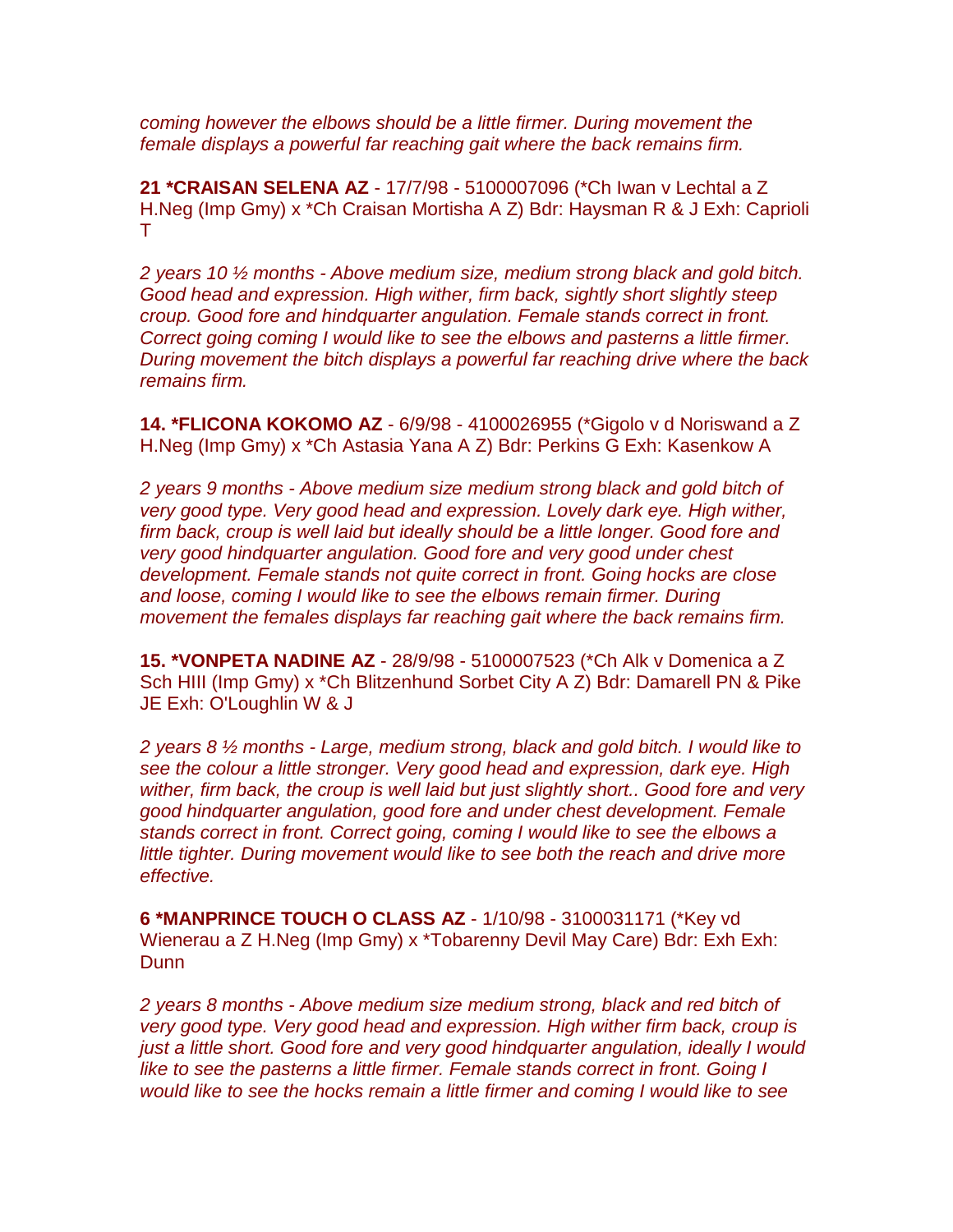*the elbows remain a little firmer. During movement the bitch shows a powerful far reaching gait but falls slightly on the forehand.*

**9. \*LEGIONAIRE NEVADA AZ** - 15/10/98 - 3100030305 (\*Hagenstolz New Horizon A Z H.Neg x \*Legionaire Petra A Z) Bdr: Exh Exh: Quarrell/Jenkins

*2 years 7 ½ months - Above medium size medium strong, black and gold bitch of good type. High wither slight nick behind, firm back, the croup is just slightly short. Good fore and very good hindquarter angulation. I would like to see the bitch presented in a little drier condition. Female stands correct in front. Correct going, correct coming. During movement the bitch displays a powerful and far reaching gait where the back remains firm.*

**12 \*JAIMON KLOUD AZ** - 6/12/98 - 7100003569 (\*Turnberry Bandit A Z x \*Kasharno Time for Bed A Z) Bdr: Stewart M Exh: Savickas P & S

*2 years 6 months - Above medium size medium strong, black and gold bitch of very good type. Very good head, the expression is spoilt by a just slightly light eye. High wither, firm back, croup is well laid but I would like to see it just a fraction longer. Good fore and very good hindquarter angulation. Female stands correct in front. Correct going and coming. During movement the bitch displays a powerful far reaching gait transmitted through a firm back.*

**2 \*TELLUS SOLOS WILD ONE AZ** - 31/12/98 - 3100036284 (\*Hagenstolz New Horizon A Z H.Neg x \*Sonnentahl DDs Solitaire A Z) Bdr: Name not supplied Exh: Robson/Tapp

*2 years 5 ½ months - Above medium size, medium strong, richly pigmented black and gold bitch of very good type. Very good head and expression. High wither, firm back, croup is well laid but should be a little longer. Good fore and very good hindquarter angulation good fore and very good under chest development. Female stands correct in front. Going the female moves wide, coming I would like to see elbows remain a little firmer. During movement bitch displays a powerful reach and drive transmitted through a firm back.*

**5. \*RHOSYN JOSY AZ** - 12/1/99 - 5100008857 (\*Hammer vd Waterkant a Z (Imp Gmy) x \*Rhosyn Sizzler A Z) Bdr: Exh Exh: Collins SJ & C

*2 years 5months - Above medium size, medium strong, black and gold bitch of good type. High wither, firm back, the croup is well laid but should be a fraction longer. Good fore and very good hindquarter angulation. Good fore and very good under chest development. Female stands correct in front. Going I would like to see the hocks remain a little firmer, coming I would like to see the elbows remain a little firmer. During movement the bitch displays a powerful far reaching gait where the back remains firm.*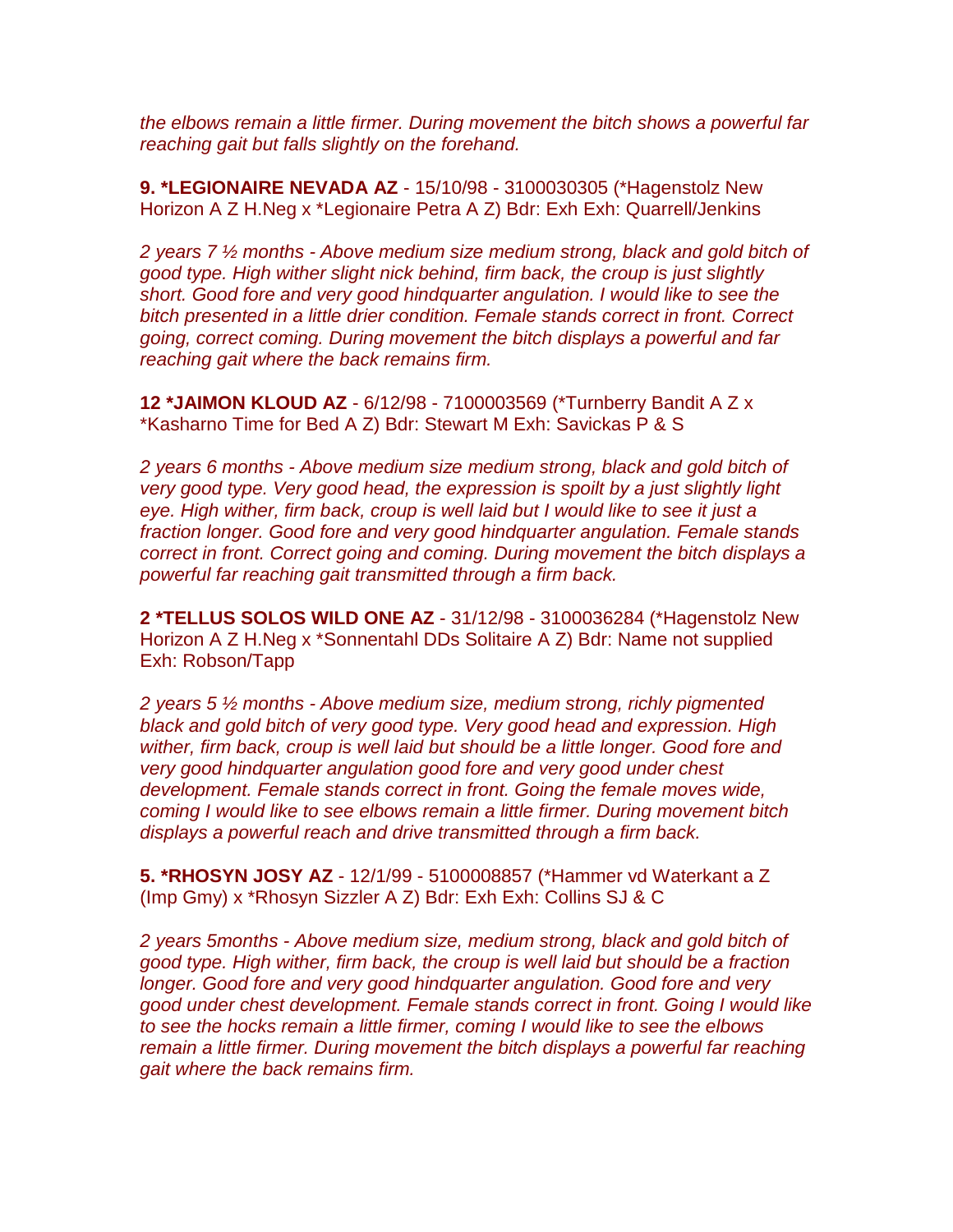**7. \*SIEGERHEIMS ELKE AZ** - 27/1/99 - 5100009372 (\*Ch Hasenway Wild Knight A Z H.Neg x \*Karlrach Standin Ovation A Z) Bdr: Flynn P & K Exh: Hume L/Flynn P & K

*2 years 4 ½ months - Above medium size medium strong, grey sable bitch of very good type. Very good head and expression. High wither, firm back, croup is well laid but slightly short. Very good fore and hindquarter angulation, very good fore and under chest development. Female stands correct in front. Going I would*  like to see the hocks remain a little firmer and coming I would like to see the *elbows remain a little firmer. During movement the bitch displays a powerful far reaching gait where the back remains firm.*

**18. \*RHOSYN KISS N TELL AZ** - 14/3/99 - 5100009941 (\*Ch Iwan v Lechtal a Z H.Neg (Imp Gmy) x \*Rhosyn Ashanti A Z) Bdr: Collins SJ & C Exh: Budarick R & M

*2 years 3 months - Above medium size medium strong black and gold bitch of very good type. Good head and expression, the ears are set slightly wide. High withers, firm back, croup is well laid but should be a little longer. Good fore and very good hindquarter angulation, good fore and very good under chest development. Female stands correct in front. Going moves slightly narrow, coming elbow connection I would like to see a little firmer. During movement both reach and drive should be more effective.*

**22. \*RHOSYN KOFFEE AZ** - 14/3/99 - 5100009942 (\*Ch Iwan v Lechtal a Z H.Neg (Imp Gmy) x \*Rhosyn Ashanti A Z) Bdr: Collins SJ & C Exh: Halling D

*2 years 3 months - Above medium size medium strong bitch of very good type. High wither, firm back, just slightly short croup, good fore and very good hindquarter angulation. Good fore and good under chest development. Female stands correct in front. Going I would like to see the hocks remain a little firmer, coming I would like to see the elbows remain a little firmer. During movement I would like see the reach and drive both a little more effective.*

**290 \*ALIMANDA QUEEN O HEARTS AZ** - 29/4/99 - 5100010547 (\*Ch Iwan v Lechtal a Z H.Neg (Imp Gmy) x \*Alimanda Taste O Honey A) Bdr: Butterfield ED & J Exh: Butterfield ED & J/Grigson J

*2 years 1 ½ months - A medium size medium strong black and gold bitch of very good type. The ears should be firmer. High wither, firm back, slightly short slightly steep croup. Good fore and hindquarter angulation, good fore and very good under chest development. Female stands correct in front. Going I would like to see the hocks a little firmer, coming I would like to see the elbows a little firmer. During movement the bitch displays a powerful drive with a far reaching gait, but I would like to see the back remain firmer.*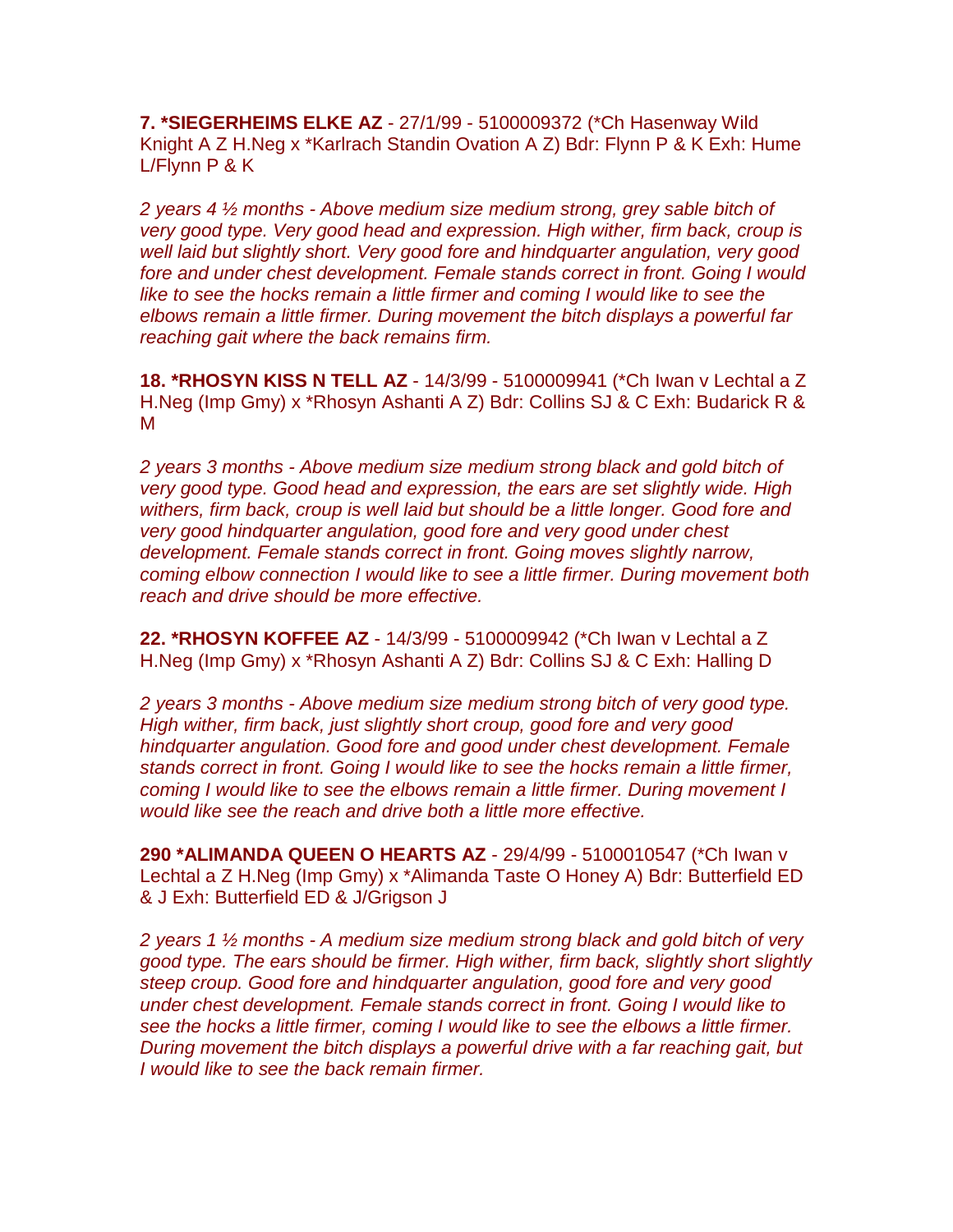**19. \*ALIMANDA POT O GOLD AZ** - 29/4/99 - 5100010548 (\*Ch Iwan v Lechtal a Z H.Neg (Imp Gmy) x \*Alimanda Taste O Honey A) Bdr: Exh Exh: Butterfield ED & J

*2 years 1 ½ months - Above medium size, medium strong, grey sable bitch. Very good expression, very good head, dark eye. High wither, firm back, good length and lay of croup. Good fore and very good hindquarter angulation, good fore and very good under chest development. Female stands not quite correct in front. Going moves slightly wide, coming I would like to see the elbows and pasterns a little firmer. During movement I would like to see both reach and drive become more effective.*

**13. \*HAGENSTOLZ YOU'RE A ZIGGY AZ** - 26/5/99 - 3100042967 (\*Hagenstolz New Horizon A Z H.Neg x \*Hagenstolz Diamond A Z) Bdr: Pettenhofer A/Taylor A Exh: Delucia J & J

*2 years - Above medium size medium strong black and red bitch of very good type. High wither, slight nick behind, firm back, the croup is well laid but should be a little longer. Good fore and very good hindquarter angulations, good fore and under chest development. Female stands correct in front. Correct going, coming I would like to see the elbow connection a little firmer. During movement the bitch displays a powerful rear drive. I would like to see the forereach extended.*

# **BABY PUPPY DOG**

#### **Grading: VERY PROMISING**

**1. NATCHEZ YOGI BEAR** - 10/1/01 - 5100018087 (\*Natchez Vampire Slayer A Z H.Neg x \*Natchez Hell Cat A Z) Bdr: Exh Exh: Smith P

**6. SHEPHARD HILL ENVY ME** - 22/1/01 - 5100018686 (\*Rhosyn Kriskross A Z H.Neg x \*Flicona Kokomo A Z) Bdr: Exh Exh: Kasenkow A

**3. SIEGERHEIMS JIM BEAM** - 21/2/01 - 5100018854 (\*Ch Triumphs Kazan a Z H.Neg (Imp Swd) x \*Djenuen Dangerous Liason A Z) Bdr: Flynn P & K Exh: Corlett K & V/Hume L

**4. SIEGERHEIMS JACK DANIELS** - 21/2/01 - 5100018855 (\*Ch Triumphs Kazan a Z H.Neg (Imp Swd) x \*Djenuen Dangerous Liason A Z) Bdr: Flynn P & K Exh: Owen B

**2. HAGENSTOLZ EL EGO** - 24/2/01 - 3100074825 (\*Troy vd Noriswand a Z H.Neg (Imp Gmy) x \*Hagenstolz Horoscope A Z) Bdr: Delucia J & J/Taylor A/Pettenhofer Exh: Delucia J & J/Taylor A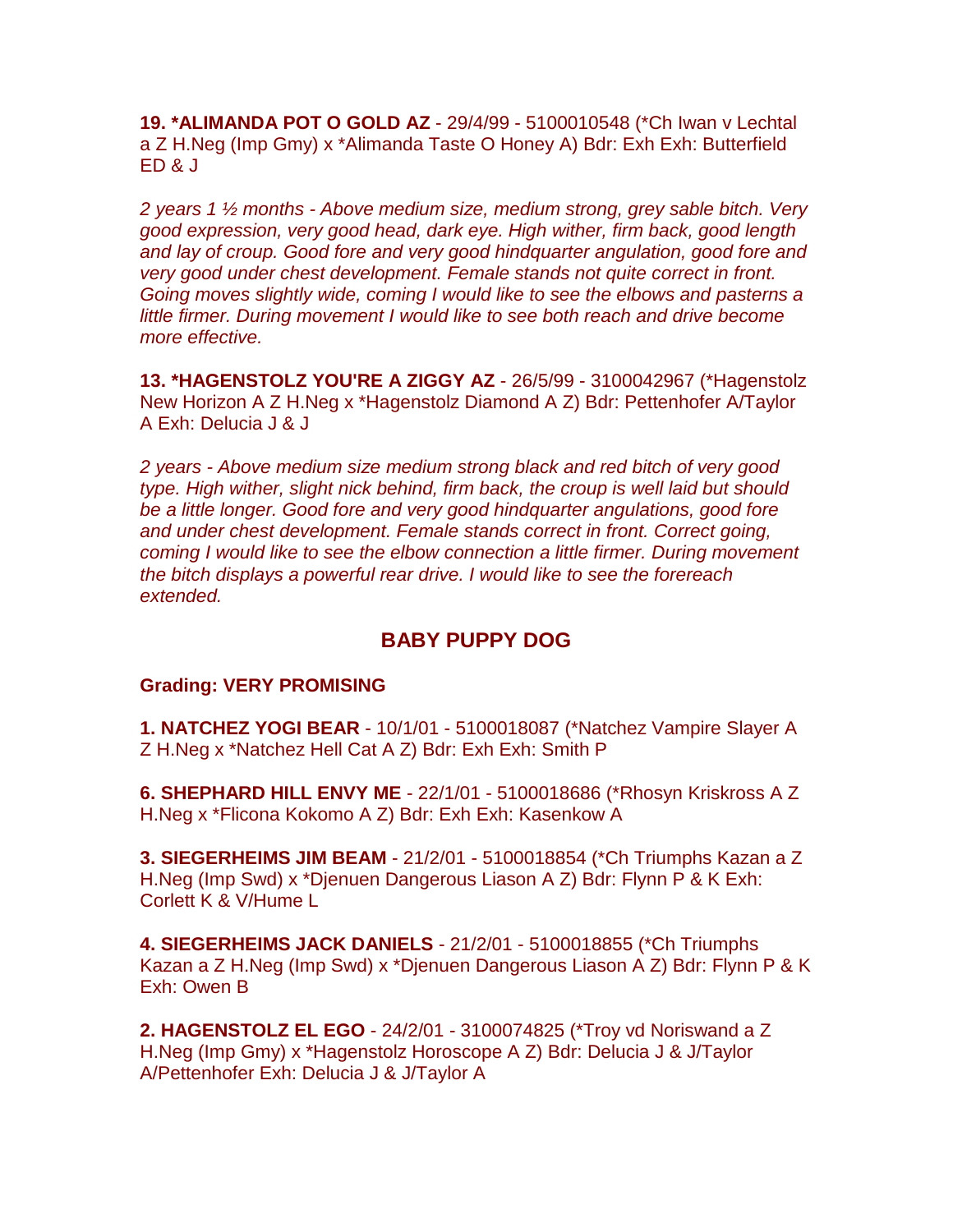**5 BRUANGIE TALAHACHE** - 27/2/01 - 5100019372 (\*Adelora Marcus A Z H.Neg x \*Bruangie La Lola A Z) Bdr: Corlett K & V Exh: Corlett K & V/Hume L

[Return to top](http://www.gsdcsa.org.au/results/critiques51champ.htm#top#top)

# **MINOR PUPPY DOG**

#### **Grading: VERY PROMISING**

**1. RHOSYN QUEST FOR POWER** - 7/10/00 - 5100016995 (\*Rhosyn Kriskross A Z H.Neg x \*Rhosyn Chicago Hope A Z) Bdr: Collins SJ & C Exh: Whelan PJ & SM/Collins SJ & C

*8 months - Large, strong, substantial male of good type. Good head and expression. High wither, firm back, croup is well laid just slightly short, pronounced chest proportions for his age. Very good fore and hindquarter angulation. Stands correct in front. Hocks and elbows both slightly loose. During movement the dog showed powerful drive and far reaching gait, where the back remains firm.*

**5. HILLTOP CATO** - 11/10/00 - 3100069044 (\*Adrian zur Seehochte a Z H.Neg (Imp Gmy) x \*Hilltop Vina A Z) Bdr: Exh Exh: Huxley J

*8 months - Large strong substantial male of very good type. Good head and expression. High wither, firm back just slightly short slightly steep croup. Good fore and very good hindquarter angulation. Stands correct in front. Going hocks are close and loose, coming elbows yet to firm. During movement both reach and drive should be more effective.*

**3. LASSLAND STORM TROOPER** - 11/10/00 - 3100071754 (\*Ch Iwan v Lechtal a Z H.Neg (Imp Gmy) x \*Lassland Thunda Storm A Z) Bdr: Gardner C & L Exh: McPherson A & A

*8 months - Above medium size medium strong dog. Good head and expression. High wither, firm back , the croup is well laid just slightly short. Stands with head in somewhat erect position. Stands correct in front. Going hocks yet to firm, coming elbows yet to firm. Dog runs with a powerful far reaching gait where the back remains firm.*

**6. VONDOUSSA DANIHER** - 2/11/00 - 5100017508 (\*Ch Triumphs Kazan a Z H.Neg (Imp Swd) x \*Delaforce Bel Espirit A Z ET) Bdr: Hueppauff A/Lloyd M Exh: Cooke IV & MA

*7 months - Above medium size medium strong, male of good type. Good head and expression. Normal wither, firm back just slightly short slightly steep croup.*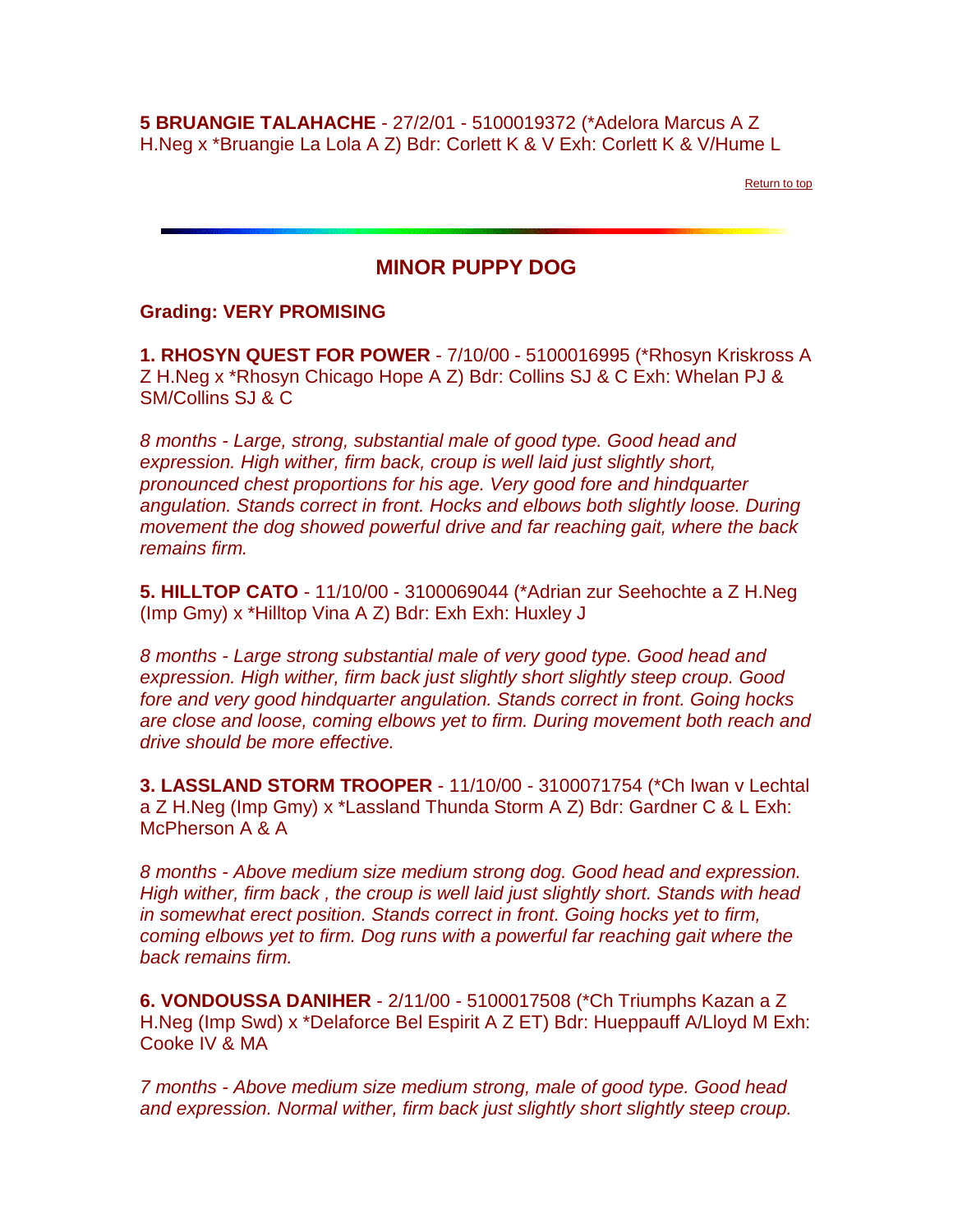*Good fore and hindquarter angulation. Stands correct in front. Going moves close with loose hocks, coming moves with loose elbows. During movement the dog runs with effective reach and drive.*

**2. LASSLAND STORM BREWING** - 11/11/00 - 3100071753 (\*Ch Iwan v Lechtal a Z H.Neg (Imp Gmy) x \*Lassland Thunda Storm A Z) Bdr: Exh Exh: Gardner C  $8<sub>1</sub>$ 

*7 months - Above medium size medium strong dog of very good type. Very good head and expression, very good colour. High wither, firm back, the croup is well laid but just slightly short. Good fore and very good hindquarter angulation. Stands correct in front. Going hocks are yet to firm, coming elbows and pasterns are yet to firm. During movement the dog runs with a powerful far reaching gait where the back remains firm.*

**4. LEGIONAIRE JJS JACKPOT** - 10/12/00 - 3100070557 (\*Adalric Bullets N Balls A Z H.Neg x \*Legionaire Petra A Z) Bdr: Exh Exh: Quarrell/Jenkins

*6 months Large, above medium strong, substantial puppy of good black and gold colour and very good type. Ears are yet to firm. Good fore and very good hind angulation. High wither, firm back, good length and lay of croup. Dog stands correct in front. Going the dog is cow hocked, coming elbows yet to firm. During movement both reach and drive should be more effective.*

**7. SPELLBINDA INDIPENDENCE** - 24/11/00 - 3100069633 (\*Stobar Peete A Z H.Neg x \*Ch Bronacre Ramoth A Z) Bdr: Adams A Exh: Vincent P

*6 ½ months - Above medium size medium strong, black and gold dog, short coupled. Good head, the bite is overshot. Good fore and very good hindquarter angulation. Stands correct in front. Going hocks yet to firm, coming elbows and pasterns are yet to firm. In movement the dog runs with effective reach and drive.*

## **PUPPY DOG**

#### **Grading: VERY PROMISING**

**1 VOLKRISS HORIZON** - 29/7/00 - 310006593 (\*Hagenstolz New Horizon A Z H.Neg x \*Siegerheims Caroline A Z) Bdr: Berry D Exh: Robson R

*10 ½ months - Large above medium strong, black and gold male of good type. Very good head, the expression is spoilt by a slightly light eye. Normal wither, slight nick behind, the croup is slightly short and slightly steep. Good fore and very good hindquarter angulation. Good fore and under chest development. Stands correct in front. Going hocks yet to firm, coming elbows yet to firm. During movement dog shows a powerful far reaching gait.*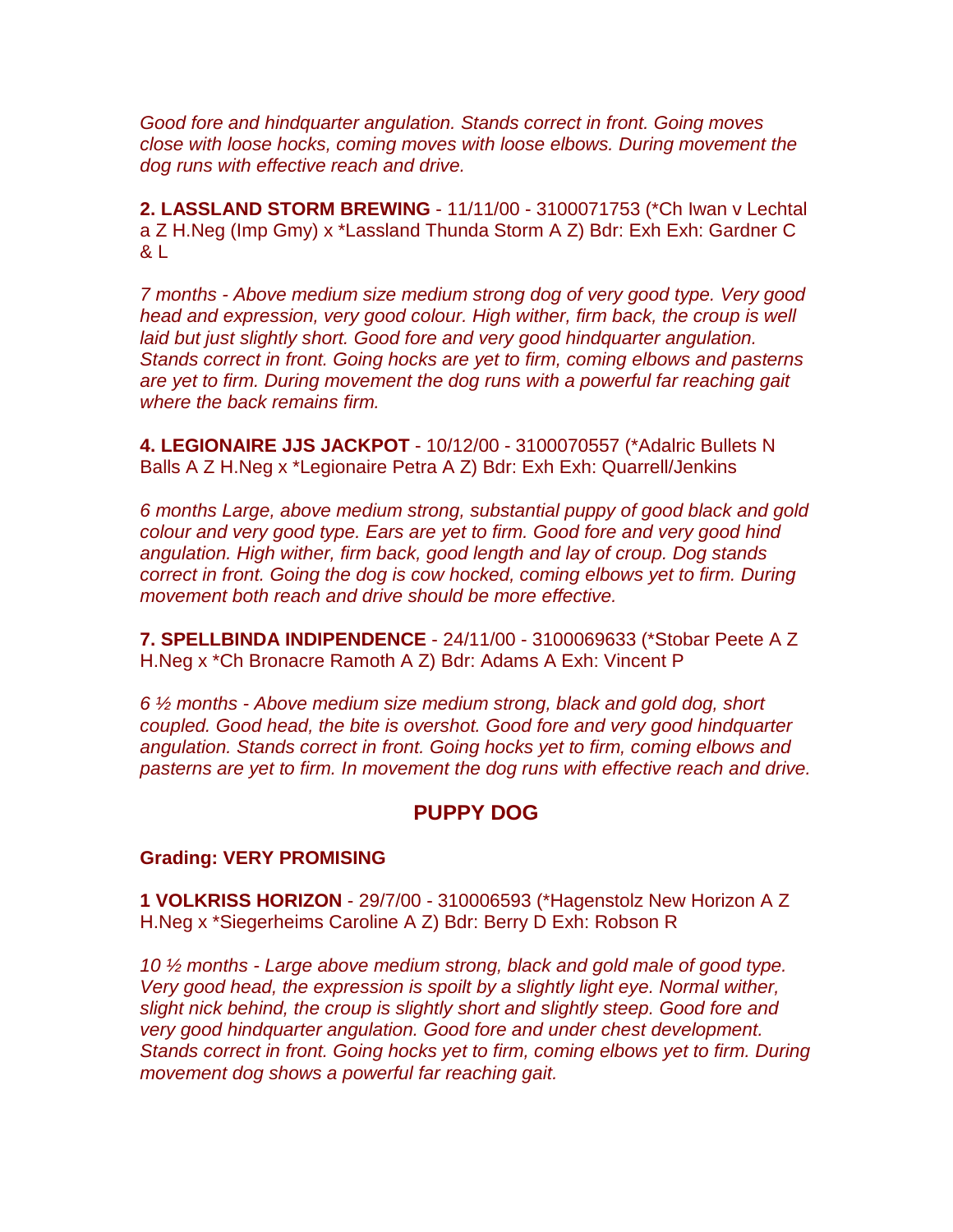**2 TAURORN JAZZMAN** - 4/9/00 - 5100016638 (\*Ch Arkahla Astrodome A Z H.Neg ET CD x Delaforce Cool Runnings A Z) Bdr: Wellman G Exh: Fielder B

*9 months - Large medium strong, black and gold male of very good type. Good head, the expression spoilt by sightly slight eye. High wither, firm back, slightly short slightly steep croup. Good fore and very good hindquarter angulation. Stands correct in front. Going hocks are yet to firm, elbows and pasterns are yet to firm. During movement dog show powerful far reaching gait where the back remains firm.*

**3 ARKAHLA GONZO** - 20/8/00 - 5100016460 (\*Ch Arkahla Astrodome A Z H.Neg ET CD x \*Arkahla Foreffsake A Z) Bdr: Exh Exh: O'Loughlin W & J

*9 ½ months - Over medium size medium strong black and gold dog of very good type. Good head and expression spoilt by slightly light eye. Good wither, firm back, good croup. Good fore and very good hindquarter angulations, good fore and under chest development. Stands correct in front. Correct going with hocks yet to firm, coming elbows and pasterns are yet to firm. During movement dog runs with an effective reach and drive.*

#### **Grading: PROMISING**

**4 SIEGERHEIMS HUNTER** - 9/8/00 - 5100016615 (\*Ch Iwan v Lechtal a Z H.Neg (Imp Gmy) x \*Ch Siegerheims Brigitte A Z) Bdr: Flynn P & K Exh: Cooke IV & MA/Flynn P & K

*10 months - Large, medium strong, male of good type. Soft right ear. Normal wither, firm back, croup is well laid just slightly short. Good fore and hindquarter angulation. Stands correct in front. Going moves close with hocks yet to firm ,coming elbows and pasterns yet to firm. During movement dog runs with an effective reach and drive, falls slightly on the forehand.*

## **JUNIOR DOG**

#### **Grading: VERY GOOD**

**1 BONSHANNON FURY AZ** - 12/2/00 - 3100054437 (\*Ch Iwan v Lechtal a Z H.Neg (Imp Gmy) x \*Bonshannon Xanadu A Z) Bdr: Ellen B Exh: Dunn

*16 months - Above medium size medium strong, black and gold male of very good type. Good head, the ears still slightly soft. High wither, firm back, croup is well laid just a little short good fore and very good hindquarter angulation. Good fore and very good under chest development. Dog does not stands quite correct in front. Correct going, elbows wrists and pasterns yet to firm. During movement shows a powerful far reaching gait where the back remains firm.*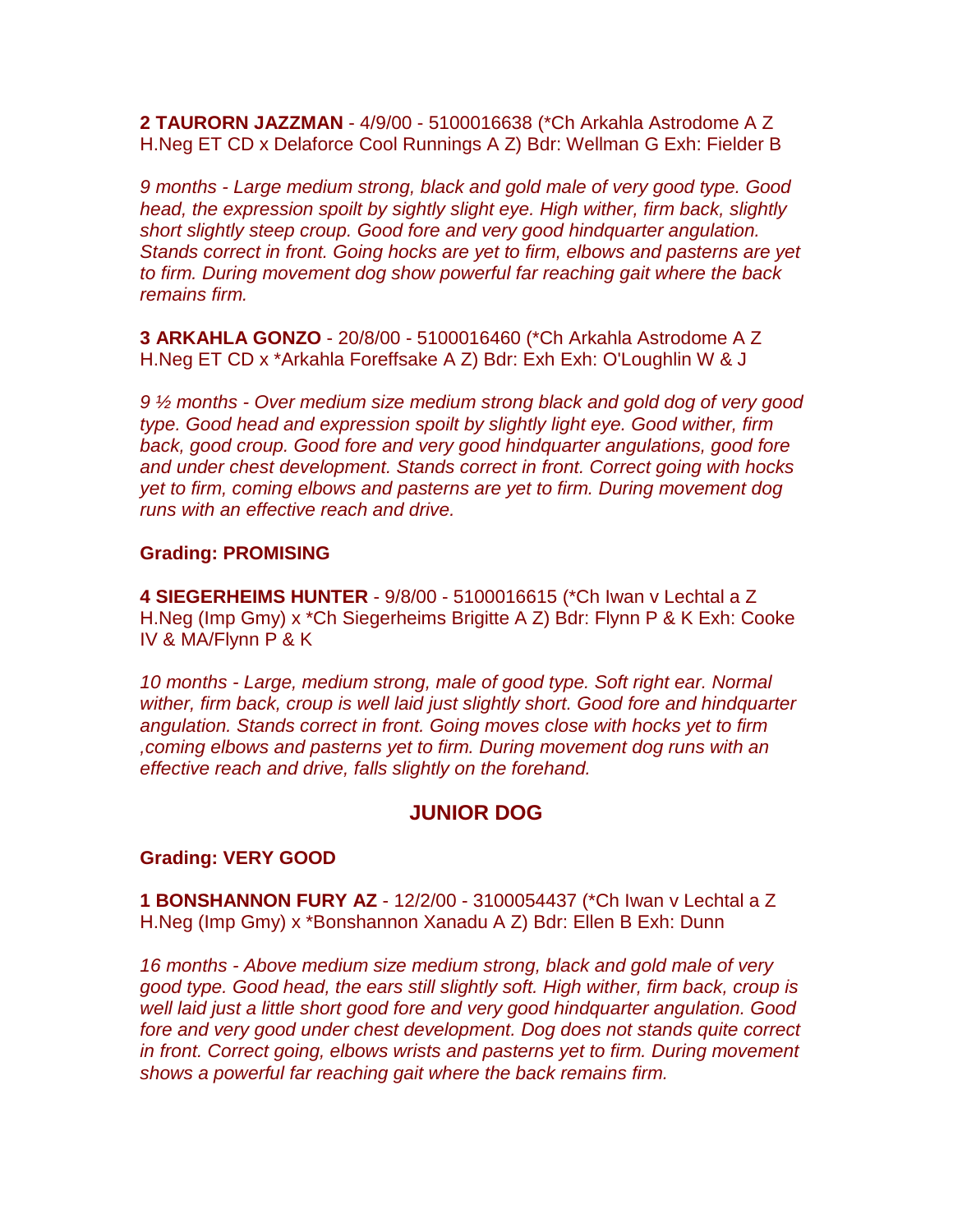**2 ICCARA LIVIN LAVIDA LOCA AZ** - 6/3/00 - 6100017968 (\*Djenuen Muddy Waters A Z H.Neg x \*Iccara Deadly Sin A Z) Bdr: Woollard L & S Exh: Robson M & V

*15 months - Large, strong substantial black and gold male of very good type. Good head. High wither, firm back, good length and lay of croup. Good fore and very good hindquarter angulation. Stands correct in front. Going hocks yet to firm, coming elbow connection could be tighter. During movement dog runs with powerful far reaching gait where the back remains firm.*

## **Grading: GOOD**

**3 BRUANGIE PHONEX RISING AZ** - 21/1/00 - 5100014423 (\*Ch Denargun Browned Off A Z H.Neg x \*Bruangie Hearts Desire A Z) Bdr: Exh Exh: Corlett K & V

*16 ½ months - Large, strong substantial black and gold male of good type. High wither, slight nick behind, firm back, slightly short sightly steep croup. Good fore and very good hindquarter angulation, pronounced fore chest development. Stands correct in front. Correct going, coming elbow connection yet to firm. During movement both reach and drive could be more effective. I would like to see the back remain firmer, falls slightly on the forehand.*

**4 SIEGERHEIMS GO FOR GOLD** - 10/6/00 - 5100012567 (\*Ch Iwan v Lechtal a Z H.Neg (Imp Gmy) x \*Djenuen Dangerous Liason A Z) Bdr: Flynn P & K Exh: Hume L/Flynn P & K

*12 months - Large, strong, substantial black and gold male. Strong head and expression, dark eye. High wither, firm back, slightly short slightly steep croup. Good fore and very good hindquarter angulation, good fore and under chest. Stands correct in front. Going wide with hocks yet to firm. coming wide with elbow and pasterns yet to firm. During movement both reach and drive should be more effective. I would like to see the back remain firmer.*

**5 LEBERHINE IJAZ AZ** - 6/4/00 - 5100014919 (\*Mutz von Schuttingerweg a Z (Imp Gmy) x \*Lindanvale Ritzi (Imp UK) A Z) Bdr: Garvican H & C Exh: Evans R

*14 months - Large, strong, substantial male black and gold male. Good head. Normal wither, firm back, just slightly short slightly steep croup. Good fore and very good hindquarter angulation, very good fore and under chest development. Stands correct in front. Going hocks are slightly loose, coming pasterns and elbows yet to firm. During movement reach and drive should be more effective I would like to see his back remain firmer.*

# **INTERMEDIATE DOG**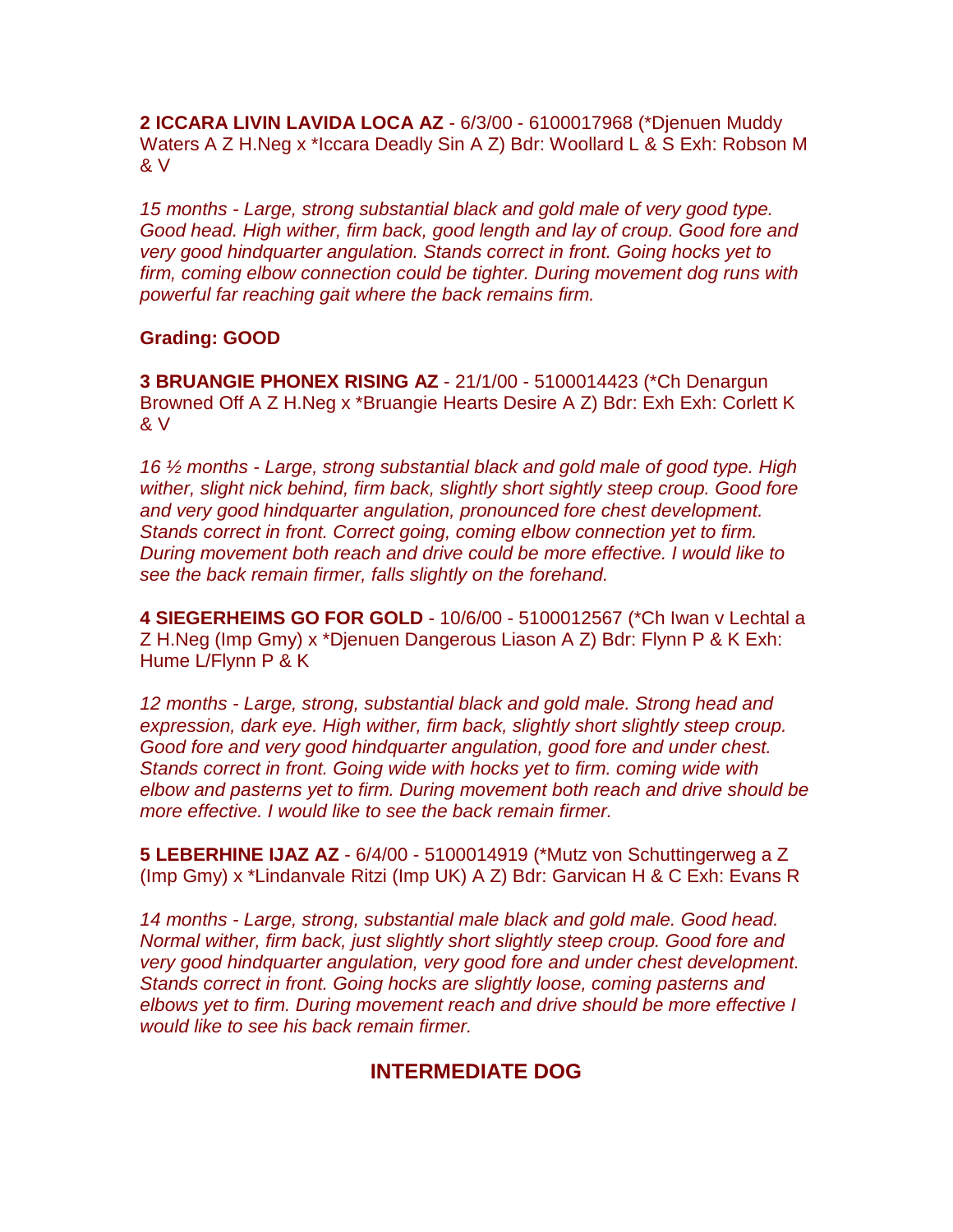#### **Grading: VERY GOOD**

**1 \*VONPETA QUESTOR AZ** - 26/10/99 - 5100012653 (\*Ch Iwan v Lechtal a Z H.Neg (Imp Gmy) x \*Ch Vonpeta Eva A Z) Bdr: Exh Exh: Damarell PN & Pike JE

*19 ½ months - Large, strong substantial grey sable male of very good type. Harmoniously constructed dog with very good head and expression, dark eye. High wither, firm back good length of croup, very good fore and hindquarter angulation, pronounced chest proportions. Stands correct in front. Correct going, correct coming. During movement dog shows a powerful far reaching gait where the back remains firm.*

**2 \*VOLKRISS JACK HAMMER AZ** - 11/6/99 - 3100042367 (\*Hammer vd Waterkant a Z (Imp Gmy) x \*Volkriss Monte Verdi A Z) Bdr: Exh Exh: Berry

*24 months - Large, above medium strong black and gold dog of very good type. Very good head, expression spoilt by slightly soft right ear. High wither firm back, croup well laid just slightly short good fore very good hindquarter angulation. Good fore and very good under chest development. Stands correct in front. Going hocks just slightly loose, coming elbows and pasterns slightly loose. During movement the dog runs with powerful far reaching gait where the back remains firm.*

**3 \*BODECKA GRANDSLAM AZ H.Neg** - 30/8/99 - 3100046079 (\*Ch Iwan v Lechtal a Z H.Neg (Imp Gmy) x \*Bodecka Bolly A Z CD) Bdr: Exh Exh: Joseph J

*21 ½ months - Large, strong substantial male of very good type. Good head and expression. High wither, firm back, slight nick behind, croup should be just a little longer. Good fore and very good hindquarter angulation, good fore and under chest development. Stands correct in front. Correct going, coming I would like to see the elbows a little firmer. During movement dog runs with good ground covering gait.*

**4 HAGENSTOLZ WHATA STYLE AZ H.Neg** - 7/3/99 - 3100040103 (\*Ch Alk v Domenica a Z Sch HIII (Imp Gmy) x \*Hagenstolz Horoscope A Z) Bdr: Pettenhofer A/Taylor A Exh: McNicol R & C

*2 years 3 months - Large strong substantial black and gold male. High wither, firm back, croup is slightly short slightly steep. Good fore and very good hindquarter angulation, pronounced chest proportions. Stands correct in front. Correct going, correct coming. During movement shows powerful hindquarter drive, the front should be more effective.*

**5 \*CRAISAN THUMPA AZ** - 12/9/99 - 5100012295 (\*Ch Iwan v Lechtal a Z H.Neg (Imp Gmy) x \*Craisan Petra A Z) Bdr: Exh Exh: Haysman R & J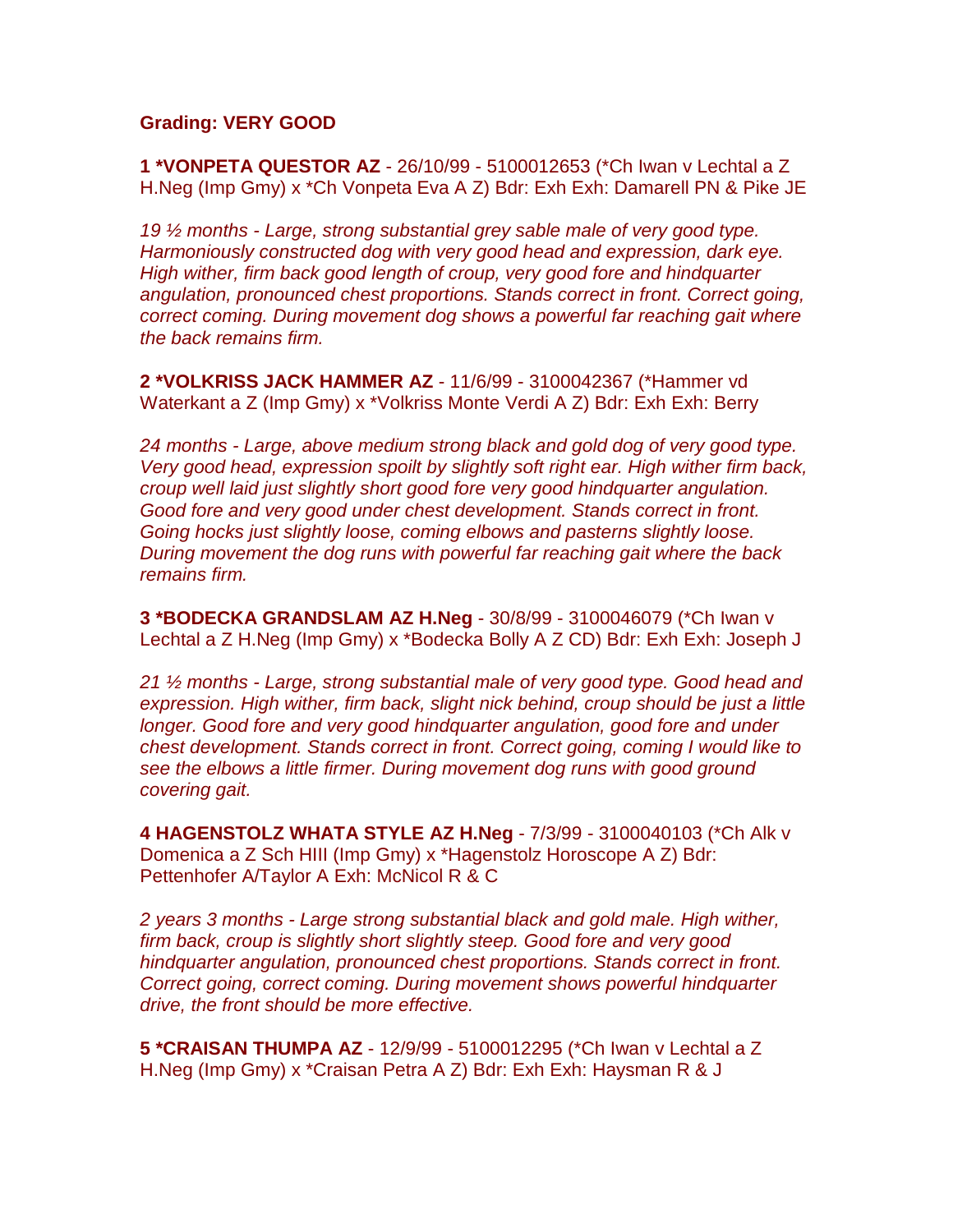*21 months - Large, strong, substantial black and gold male. Very good type, good head and expression, dark eye. High wither, firm back, croup should be just a little longer. Good fore and very good hindquarter angulation, good fore and very good chest development. Stands correct in front. Correct going, correct coming. During movement exhibits a far reaching ground covering gait.*

**6 OBICAN ALLEGIANCE** - 9/10/99 - 3100048402 (\*Ch Dorsten Monte Cito A Z H.Neg x \*Bodecka Ela A Z) Bdr: Aarons P Exh: McClare N

*20 months - Above medium size medium strong black and gold male of good type. Good head and expression, dark eye. High wither, firm back, croup should be just a little longer. Good fore and very good hindquarter angulation. Dog stands not quite correct in front. Going dog moves with hocks slightly close, coming elbows and pasterns slightly loose. During movement both reach and drive should be more effective.*

**7 HILLTOP VANDO AZ** - 9/7/99 - 3100043349 (\*Ch Iwan v Lechtal a Z H.Neg (Imp Gmy) x \*Hilltop Maddii A Z) Bdr: Exh Exh: Huxley J

*23 months - Above medium size medium strong black and gold dog Good head, expressive, dark eye. Normal wither, firm back, the croup could be just a little longer. Good fore and very good hindquarter angulations, good fore and under chest development. Stands correct in front. Going moves close behind slightly loose hocks, coming elbows and pasterns still slightly loose. During movement both reach and drive should be more effective.*

## **OPEN DOG**

#### **Grading: EXCELLENT**

**1. \*CH .LEITUNGEN PRINCE ROWDY AZ H.Neg** - 14/6/97 - 2100008734 (\*Ch Iwan v Lechtal a Z H.Neg (Imp Gmy) x \*Leitungen Marie A Z) Bdr: Exh Exh: Lines T

*4 years - Over medium size, medium strong male very good type. Very good colour, harmoniously constructed. Very good head and expression. High wither, firm back, good length of croup. Good fore and very good hindquarter angulation, good fore and very good under chest development. Stands correct in front. Correct going, correct coming. During movement dog runs with very powerful far reaching ground covering gait where the back remains firm.*

**3. \*ADALRIC BULLETS N BALLS AZ H.Neg** - 6/10/97 - 3100010936 (\*Hagenstolz Joni Be Good A Z H.Neg x \*Swarzlic Jaffa A Z) Bdr: Name not supplied Exh: Quarrell/Jenkins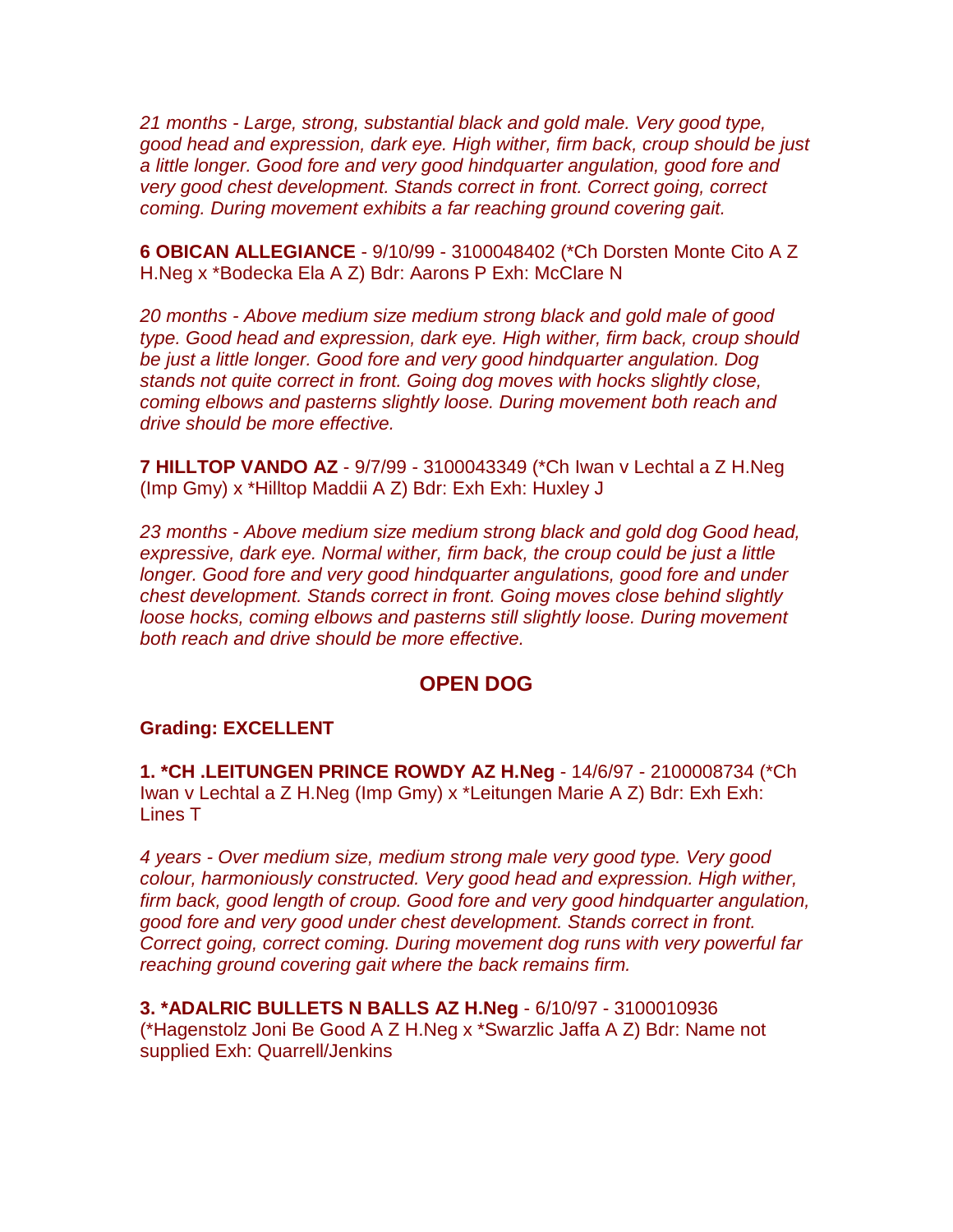*3 years 8 months - Over medium size strong substantial black and gold male of very good type. Very strong head, good eye colour. High wither, firm back, croup is well laid but could be just a little longer. Very good fore and hindquarter angulations, pronounced chest proportions, very good fore and under chest development. Stands correct in front. Correct going, comes just a little wide. During movement dog runs with powerful far reaching gait where the back remains firm.*

**8. \*MANPRINCE QUICKAS AFLASH AZ** - 20/10/97 - 3100012084 (\*Ch Hasenway Wild Knight A Z H.Neg x Tobarenny Devil May Care) Bdr: Name not supplied Exh: John SA

*12 years 3 months - Over medium size medium strong, black and gold dog of good type. Good head and expression, dark eye, Normal wither, firm back, croup is well laid but should be just a little longer. Good fore and hindquarter angulation, very good fore and under chest development. Stands correct in front. Correct going, coming elbow connection could be a little tighter. During movement dog shows powerful ground covering gait where the back remains firm.*

**11.. \*MELKIRRA EXCEL AZ** - 28/10/97 - 3100011975 (\*Zenrista the Vigilante A Z H.Neg x Melkirra Crystal Black) Bdr: Exh Exh: Holden I & L

*3 years 7 ½ months - Large, strong, substantial male High wither slight nick behind, firm back, sightly short slightly steep croup. Good fore and very good hindquarter angulation, the upper arm could be just a little longer and better angled. Stands correct in front. Slightly close going with hocks just slightly loose, coming elbow connection should be firmer. During movement the dog shows powerful far reaching gait.*

**6. \*AMBALA RONALD BELFORD AZ H.Neg** - 13/11/97 - 2100019518 (\*Ambala Ricochet A Z x \*Dorsten Merry Fox A) Bdr: Stokes MM & FC Exh: Rumsey V

*3 years 7 months - Over medium size medium strong dog of good type. Good head and expression. High wither, firm back sight nick behind, croup is well laid just slightly short. Good fore and very good hindquarter angulation. Stands correct in front. Correct going, correct coming. During movement runs with powerful drive however forehand reach could be more effective.*

**2. \*ADELORA MARCUS AZ H.Neg** - 21/10/98 - 2100047893 (\*Karlrach Rum Ball A Z H.Neg x \*Gretelheim Yana A Z) Bdr: Neddermeyer H & J/Strachan L & J Exh: Sims G

*2 years 7 ½ months - Over medium size over medium strong, black and gold dog of good type. High wither, firm back just slightly short slightly steep croup. Good fore and very good hindquarter angulation very good fore chest and under chest*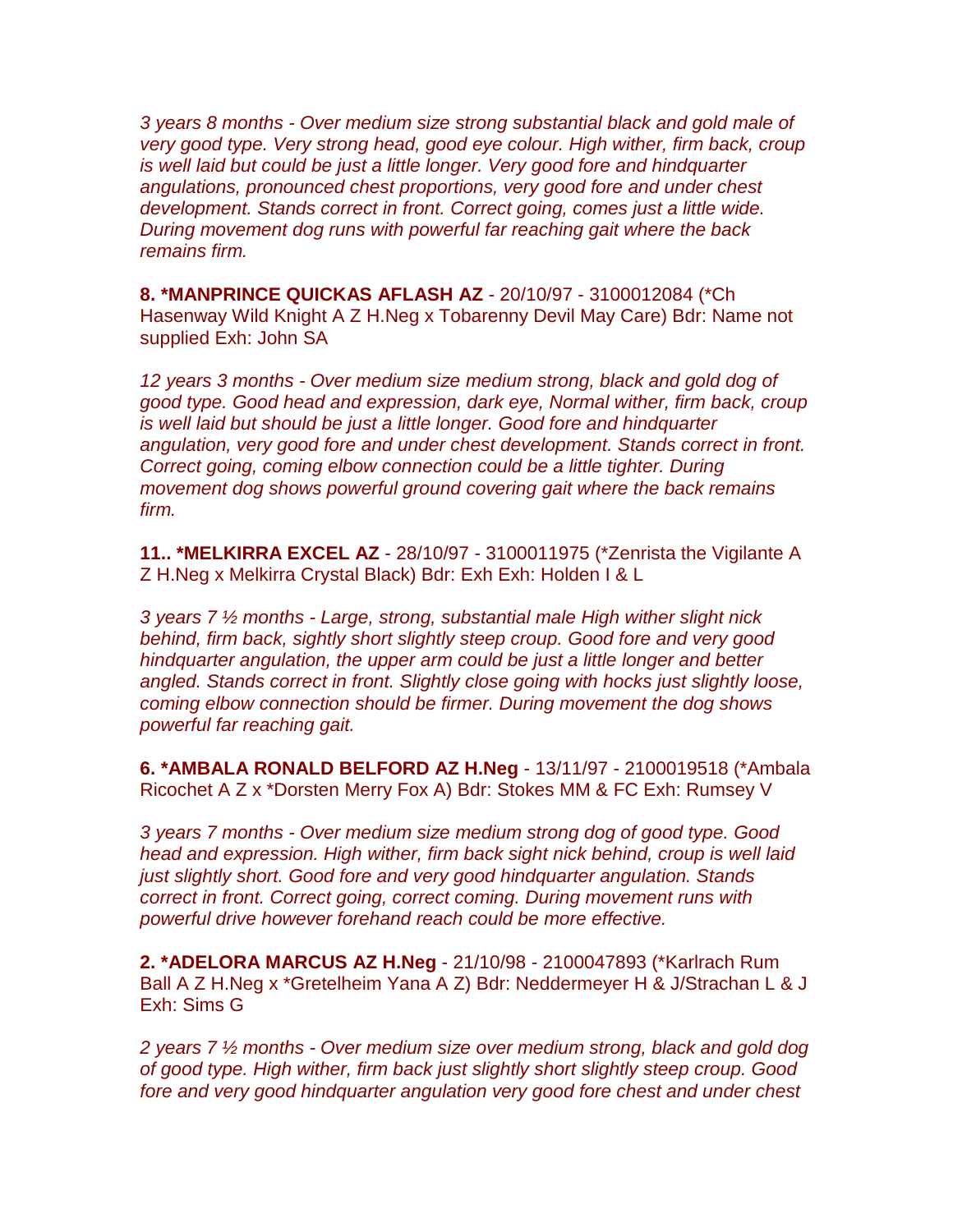*development. Stands correct in front. Correct going, elbow connection could be firmer coming. During movement dog shows a powerful far reaching ground covering gait.*

**9. \*RHOSYN ICE LORD AZ** - 25/10/98 - 5100007991 (\*Pendragan Hot As Hell A Z H.Neg x \*Rhosyn Yuanita A Z) Bdr: Collins SJ & C Exh: Pittelli S

*2 years 7 ½ months - Large, over medium size, black and gold male with strong head, spoilt slightly by light eye. Normal wither, nick behind, firm back , sightly short sightly steep croup. Very good fore and hindquarter angulation, very good fore chest development. Stands correct in front. Going hocks just slightly loose, coming elbow connection could be firmer. During movement dog shows powerful drive, the reach could be more effective, falls slightly on the forehand.*

**5. \*STERBACH MONTANA AZ** - 12/12/98 - 3100034058 (\*Hammer vd Waterkant a Z (Imp Gmy) x \*Sterbach Trieste A Z) Bdr: Bainbridge N & L Exh: Ellen B

*2 years 6 months - Large medium strong, black and gold male of very good type. Very good head and expression. High wither, firm back, the croup is well laid just sightly short. Good fore and very good hindquarter angulation. Very good fore and under chest proportions. Stands correct in front. Correct going, correct coming. During movement dogs shows very good powerful ground covering gait where the back remains firm.*

**10. \*GEWALT ROGUE WORRIER AZ H.Neg** - 23/12/98 - 7100003852 (\*Maltaknights Pius Ponte A Z H.Neg x \*Karraine Secret Gift A Z) Bdr: Exh Exh: Crozier S & V

*2 years 5 ½ months - Large, over medium strong black and gold male. Normal wither, firm back, slightly short sightly steep croup. Good fore and very good hindquarter angulation, good fore and under chest development. Dog stands correct in front. Hocks just slightly loose going, elbow connection could be a little firmer. During movement dog displays far reaching powerful hind drive, the reach should be more effective, falls slightly on the forehand.*

**7. \*ASTASIA YLO AZ** - 18/1/99 - 4100034118 (\*Jasso vd Roten Matter a Z H.Neg (Imp Gmy) x \*Astasia Piah A Z) Bdr: Hersant B Exh: Dobson

*2 years 4 ½ months - Over medium size medium strong black and gold male of very good type. Good head and expression. High withers, slight nick behind, croup is slightly short sightly steep. Good fore and very good hindquarter angulation. Going hocks just slightly loose, elbow connection could be firmer. During movement dog displays a powerful far reaching gait where the back remains firm.*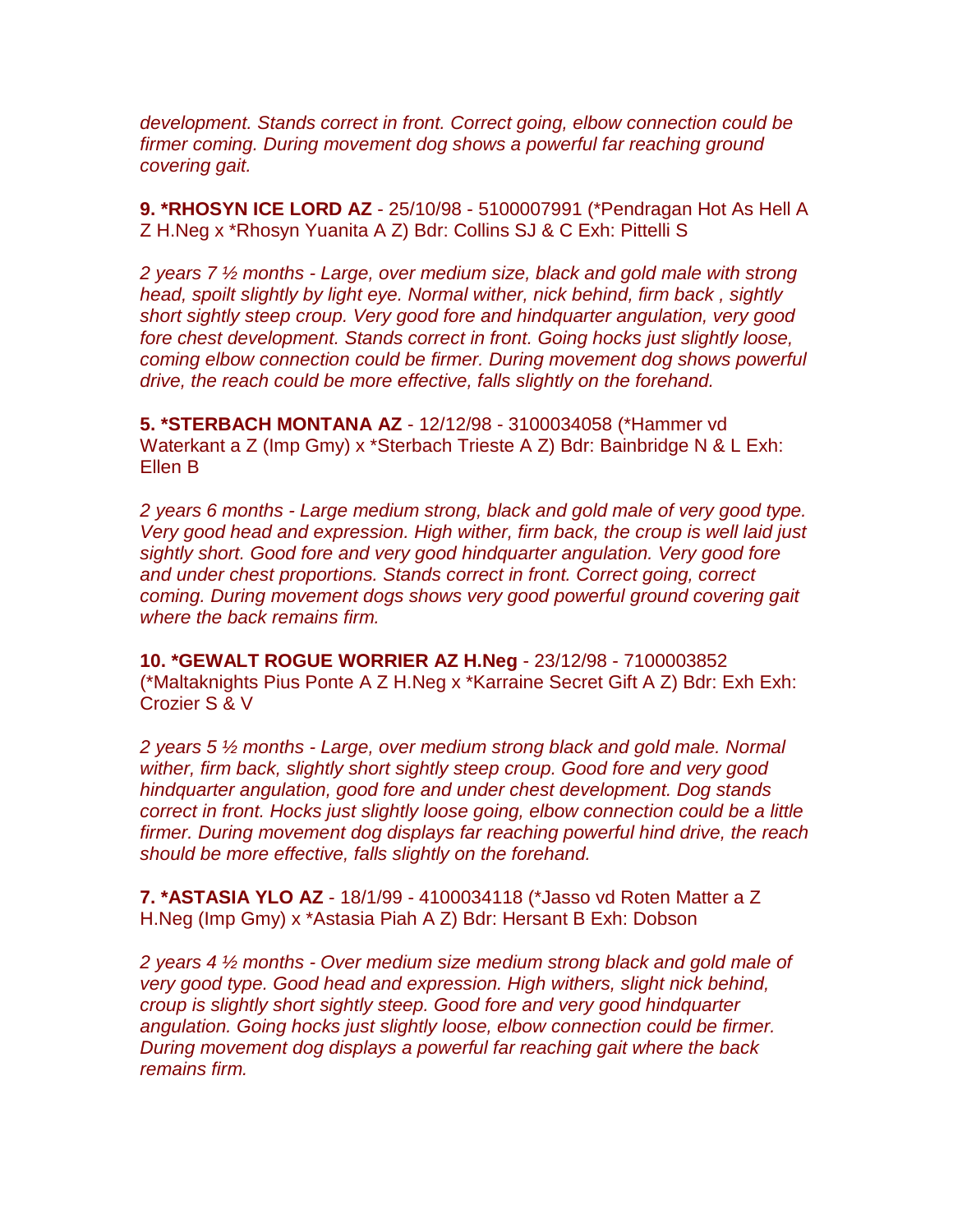**4. \*RHOSYN KRISKROSS AZ H.Neg** - 14/3/99 - 5100009936 (\*Ch Iwan v Lechtal a Z H.Neg (Imp Gmy) x \*Rhosyn Ashanti A Z) Bdr: Exh Exh: Collins SJ &  $\mathsf{C}$ 

*2 years 3 months - Large, over medium strong male black and gold of very good type. Normal wither, firm back, just slightly short slightly steep croup. Good fore and very good hindquarter angulation, good fore and under chest development. Stands correct in front. Correct going, elbow connection could be firmer. During movement shows good ground covering gait.*

# **OBEDIENCE TRIAL**

## **Overview.**

It was a pleasure to judge the Obedience Trial at the 2001 German Shepherd Dog Club of SA Inc Restricted Trial. Unfortunately, I was not informed until the Monday night AFTER THE TRIAL that I was expected to give a written critique on every dog I judged. Had I known before the Trial commenced, I would have been only too happy to provide critiques, but trying to do this so long after the event would be unfair to exhibitors.

I felt the overall standard of the dogs in all classes was very good which is very encouraging for the breed and a reflection of the quality of instruction provided at our Breed Clubs. Despite the distractions, the dogs worked well and the overall improvement in the heeling exercises was quite marked from when I judged at this event in 1998. There were some extended and prolonged hand signals used by a few exhibitors - this must be carefully watched. The usual mishaps prevented several good dogs from gaining passes on the day but I was delighted to be able to award the Excellent grading to three dogs - one in each of the Utility, Open and Novice classes. These dogs performed at a particularly high level and it was pleasing to watch handler and dog work so well as a team in each case. Congratulations to the following Exhibitors and their dogs on gaining Excellent medallions:-

## UTILITY DOG OC SIEGSTER KING KIERAN R English

## OPEN BITCH OC INIFF STREET CREDIT AD J Wilmot

NOVICE DOG \*ALLINKA ULTIMATUM AZ F Farley

I would like to thank all the exhibitors for entering and wish them success in future trialing, and a very special "thank you" to my two Stewards on the day, for a job very well done.